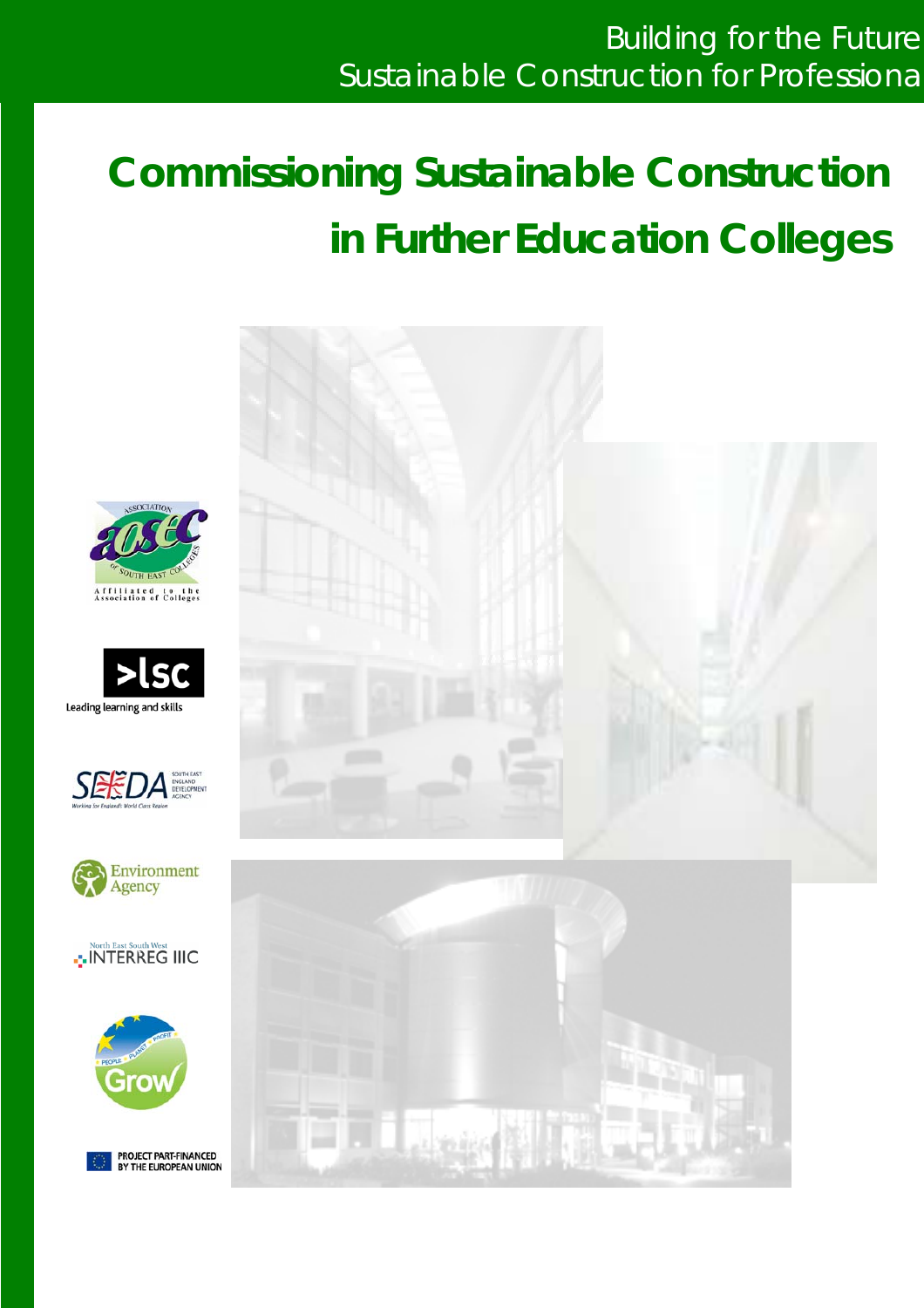# **FOREWORD**

This guide is a product of *Building for the Future* - an inter-regional collaboration, part-funded by the GROW EU Interreg3C joint programme, which aims to achieve balanced and sustainable economic growth.

The purpose of this guide is to assist and advise colleges in the commissioning of new buildings.

By reviewing some of the issues involved in commissioning a building, we hope to strengthen the client-designer partnership, and so aid the construction of high quality, sustainable developments.

The built environment with which we choose to surround ourselves comes at a cost. As clients buying new buildings, we keep an eye on the bottom line, and rightly so. But we also want to reduce the environmental burden of our buildings that will impact, not just the present occupiers, but also future generations.

AOSEC is very grateful to the partners that have been such an essential support to this project, and so it is with real admiration that I thank the Environment Agency, the LSC and SEEDA.

Sandra Harding-Deans Chief Executive of AOSEC

Dr Anne Murdoch Chair of Board of AOSEC and Principal & Chief Executive of Newbury College

### **Other Titles in the Series**

*This guide is one of a series of 5. The others in the series are on:* 

- *Conserving Energy in Further Education Colleges*
- *Conserving Water in Further Education Colleges*
- *Case study 1 a post-occupancy evaluation of a recently-completed FE building*
- *Case study 2 a post-occupancy evaluation of a recently-completed Academy building*

The partnership would like to acknowledge the feedback received from King Sturge and GVA Grimley in preparing this report.

The images on the cover page are of Merton College and Aylesbury College extracted from www.merton.ac.uk and www.aylesbury.ac.uk respectively.

#### **October 2007**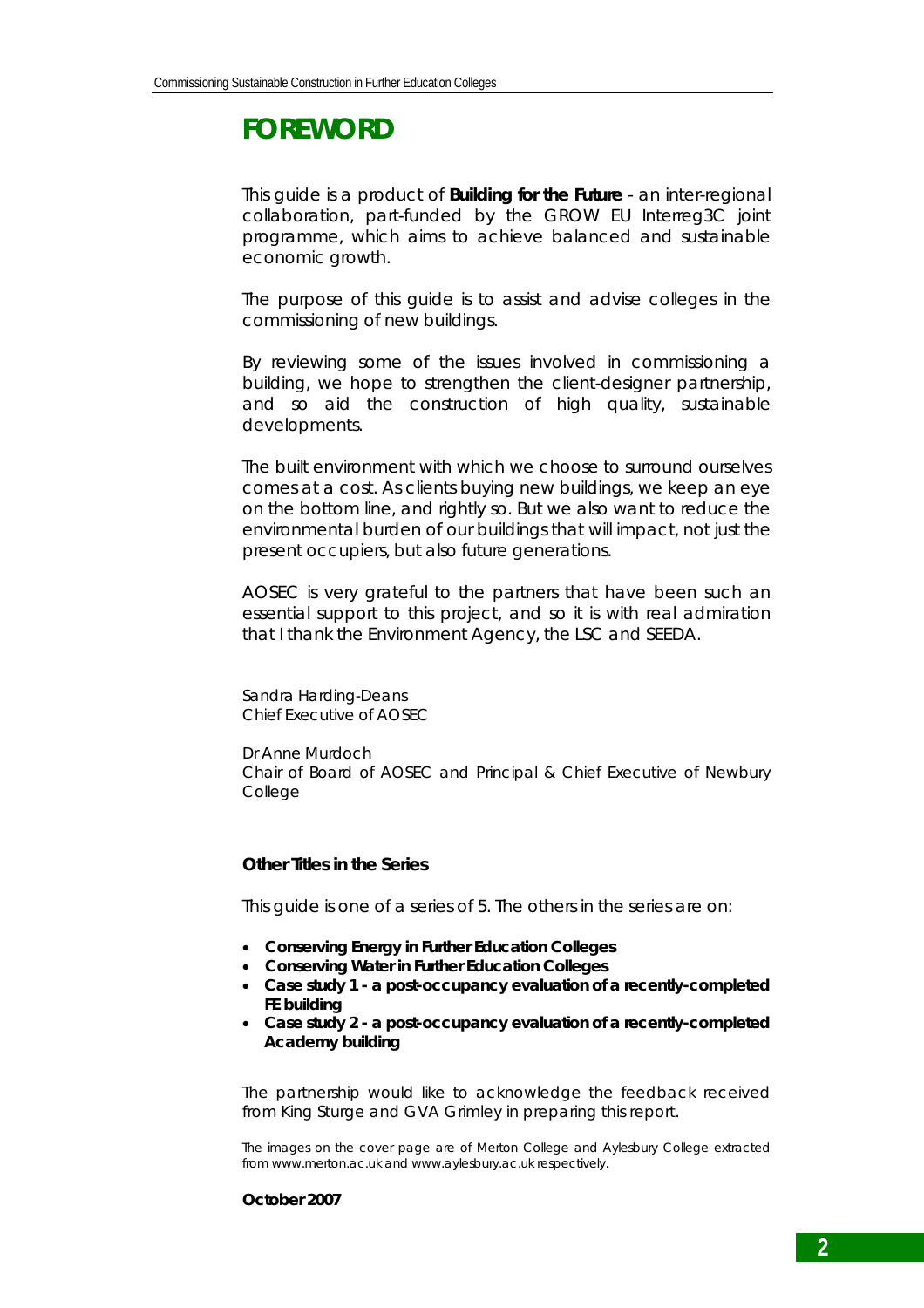# **How to use the guide**

This report provides guidance on sustainability issues while commissioning construction of new buildings or refurbishments within further education (FE) colleges in the UK.

The guidance is primarily meant to be used by senior management teams who are involved in decision-making when a building construction project is to be commissioned. A summary section at the beginning of each chapter in this report provides an overview of the main points discussed in the chapter.

Although the guide outlines the process for commissioning sustainable construction in FE colleges, it should be used in conjunction with sources of further information provided, for a complete database.

# **Authors**

**Dr Rajat Gupta and Smita Chandiwala** Oxford Institute for Sustainable Development School of the Built Environment Oxford Brookes University Headington Campus, Gipsy lane Oxford OX3 0BP United Kingdom Tel: +44 (0)1865 484049 Fax: +44 (0)1865 483298 Email: rgupta@brookes.ac.uk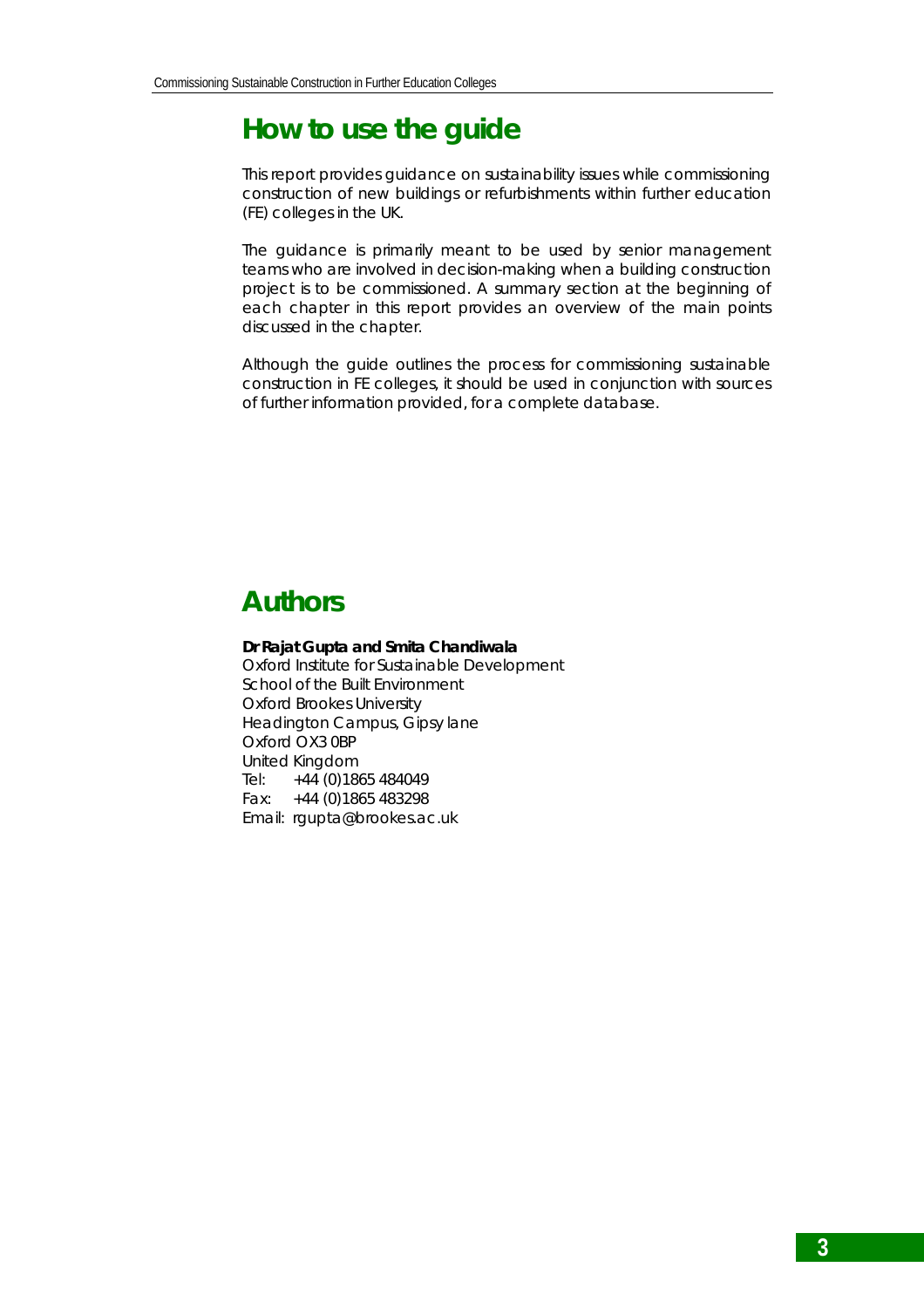# **Executive Summary**

The overall objective of this guide is to enable colleges to become informed construction clients who know how to ask the right questions when commissioning sustainable construction in colleges.

The report first discusses the implications of government policies and the drivers for sustainable construction in the built environment, and then suggests an approach for commissioning sustainable construction, from the initial briefing stage to completion and operation.

The report then lists key sustainability measures and strategies with their associated capital costs, which need to be considered when commissioning sustainable buildings for colleges. It also includes a short section on the advantages and disadvantages of using modern methods of construction.

Finally, the key barriers which hinder sustainable construction are raised, and methods to overcome them are discussed. In particular, the barrier of availability of additional capital costs to fund sustainable construction measures could be addressed by the LSC's sustainable construction policy, which requires FE Colleges to include green proposals in their designs if they are to draw down funding.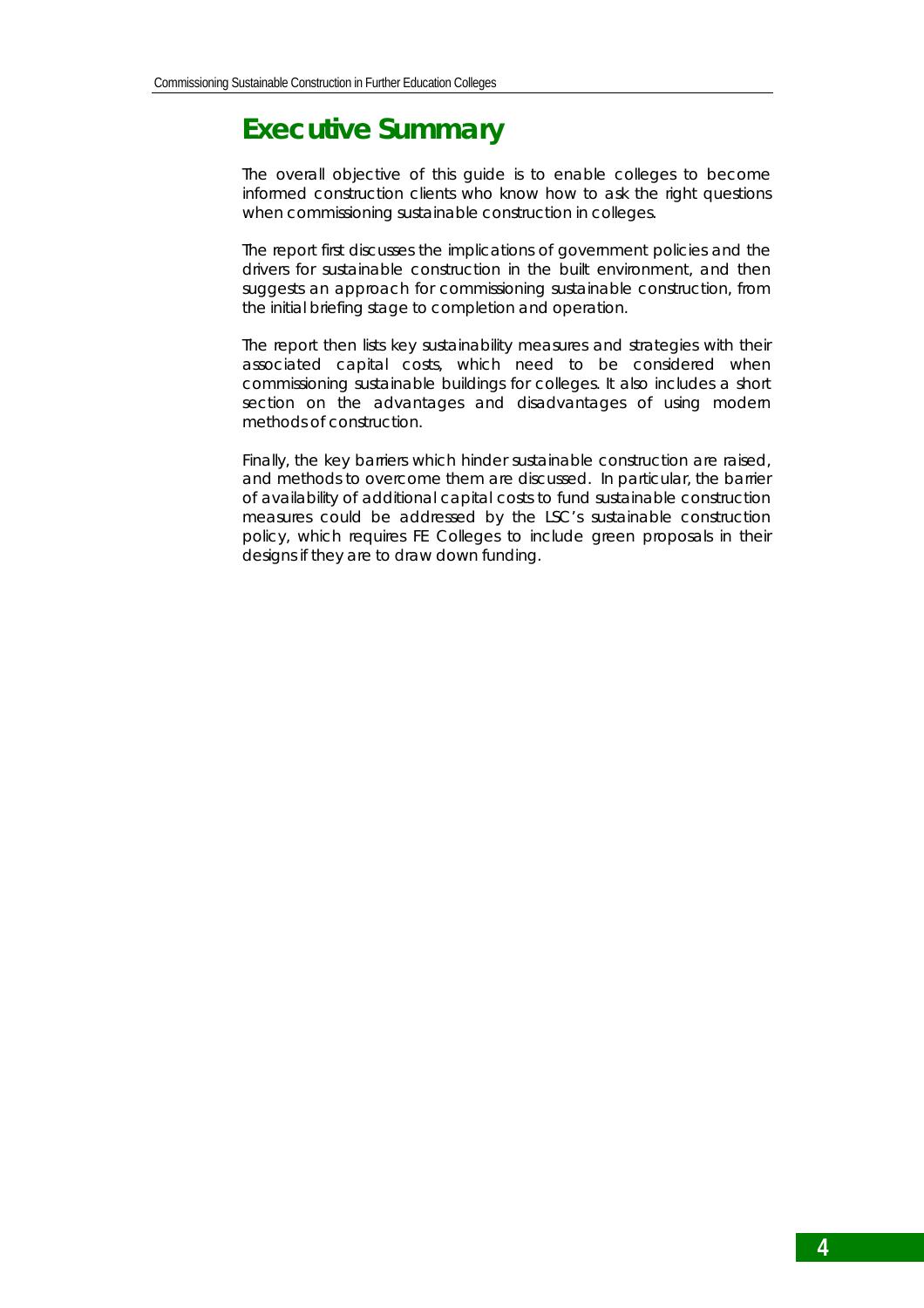# **Contents**

| 1. |            | INTRODUCTION: why commission sustainable construction                                                      | 5        |
|----|------------|------------------------------------------------------------------------------------------------------------|----------|
|    | 1.1        | Context for sustainable construction                                                                       | 5        |
|    | 1.2        |                                                                                                            | 5        |
|    | 1.3        |                                                                                                            | 6        |
|    | 1.4<br>1.5 |                                                                                                            | 6<br>7   |
|    |            |                                                                                                            |          |
| 2. |            | POLICY DRIVERS: the need for sustainable construction                                                      | 9        |
|    | 2.1        |                                                                                                            | 9<br>9   |
|    |            | 2.1.1<br>2.1.2                                                                                             | 9        |
|    |            | 2.1.3                                                                                                      | 10       |
|    |            | 2.1.4                                                                                                      | 10       |
|    | 2.2        |                                                                                                            | 11       |
|    |            | 2.2.1                                                                                                      | 11       |
|    |            | 2.2.2                                                                                                      | 11       |
|    | 2.3        |                                                                                                            | 11       |
| 3. |            | MECHANISMS: how to commission sustainable construction                                                     | 13       |
|    | 3.1        | Developing comprehensive project briefs                                                                    | 13       |
|    | 3.2        | Forming a multi-disciplinary design team                                                                   | 14       |
|    | 3.3        | Setting firm standards and targets                                                                         | 14       |
|    | 3.4        | BREEAM: as an example of sustainability standard<br>3.3.1<br>Using appropriate assessment and benchmarking | 15       |
|    | 3.5        |                                                                                                            | 16<br>19 |
|    | 3.6        |                                                                                                            | 19       |
|    |            |                                                                                                            |          |
| 4. |            | <b>ACTION PLAN: sustainable construction measures and costs</b>                                            | 20       |
|    | 4.1        | Reducing energy use and CO <sub>2</sub> emissions                                                          | 20       |
|    | 4.2        |                                                                                                            | 22       |
|    | 4.3<br>4.4 |                                                                                                            | 23<br>24 |
|    | 4.5        | Using materials with low environmental impact                                                              | 25       |
|    |            |                                                                                                            |          |
| 5. |            |                                                                                                            | 26       |
|    | 5.1        |                                                                                                            | 26       |
|    | 5.2        |                                                                                                            | 26       |
|    | 5.3        |                                                                                                            | 26       |
|    | 5.4        |                                                                                                            | 27       |
| 6. |            |                                                                                                            | 28       |
| 7. |            |                                                                                                            | 29       |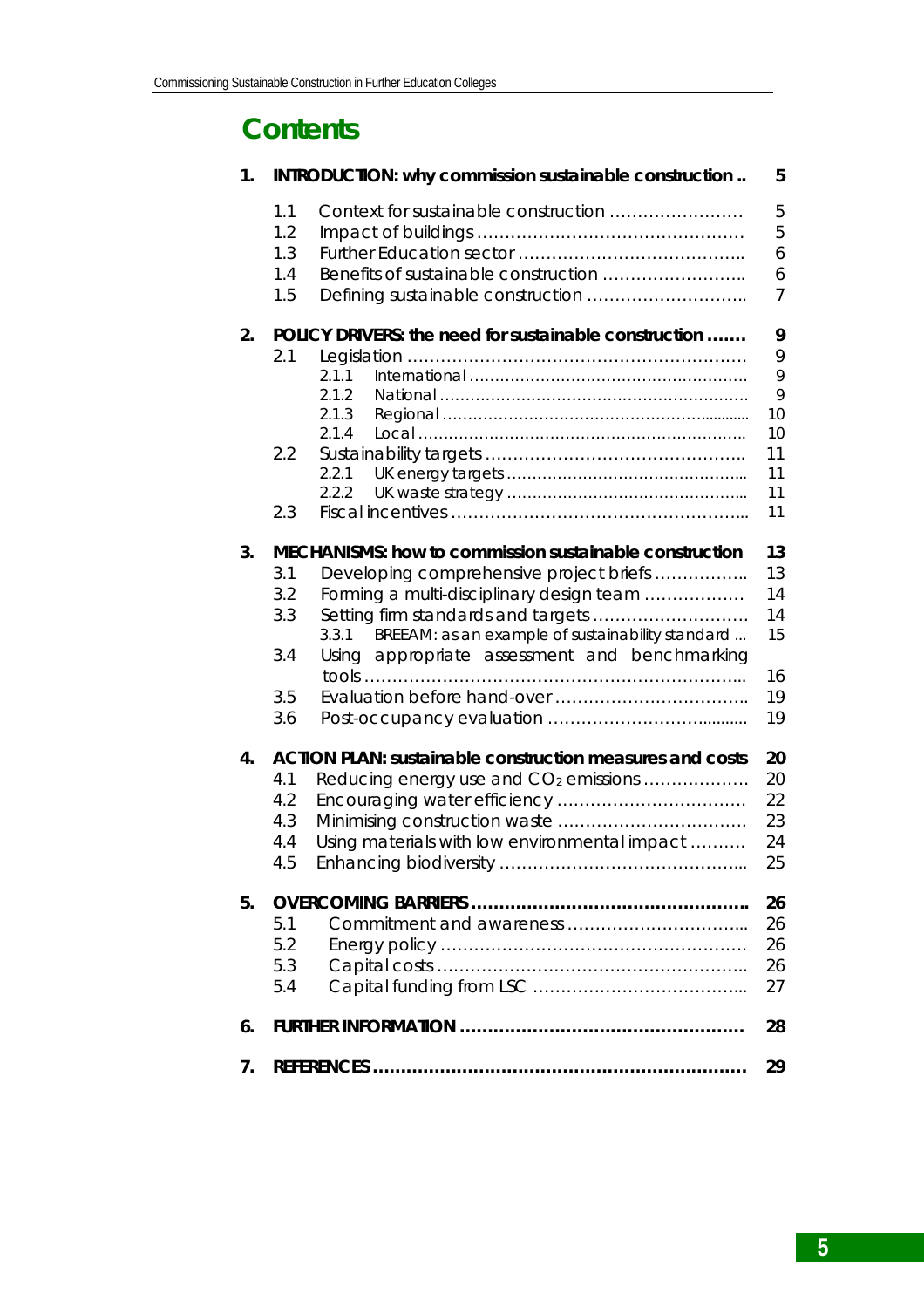# **1. INTRODUCTION why commission sustainable construction**

This section describes the context for sustainable construction, the key factors that drive it and the business case for considering sustainability in the FE sector. The key benefits of commissioning sustainable construction are:

- Cost savings due to lower fuel consumption
- Less CO<sub>2</sub> emissions which drive climate change.
- Meeting the social responsibility of the FE institution
- Health and comfort with naturally lit spaces
- Enhanced institution image by being exemplar developments

• Higher productivity amongst staff and students

To achieve these benefits, sustainable construction should:

- Minimise energy in construction & use
- Design for minimum waste
- Preserve & enhance biodiversity
- Conserve water resources
- Respect people & local environment
- Monitor & report, (i.e. use benchmarks)

The LSC's enhanced capital contribution is now available to support these measures.

### **1.1 Context for sustainable construction**

In recent years, there has been a widespread interest in sustainable design and construction of buildings driven by the following key factors:

- Depletion of fossil fuels and the consequent rise in energy costs
- Environmental concerns about climate change due to increased emissions of green house gases, primarily CO<sub>2</sub>.
- Water scarcity due to change in global patterns of rainfall and increased consumption rates.

Sustainable construction lies at the heart of any plans for a sustainable community.

# **1.2 Impact of buildings**

Globally, buildings are responsible for consuming the following resources (Edwards and Turrent, 2000):

- Materials: 50% of all resources go into construction
- Energy: 45% of energy generated is used to heat, light and ventilate buildings and 5% to construct them
- Water: 40% of water used is for sanitation and other uses in buildings
- Land: 60% of prime agricultural land lost to farming is used for building purposes
- Timber: 70% of timber products are used in building construction

Incorporating sustainable construction practices while commissioning new buildings and refurbishments has the potential to reduce these consumption patterns and the environmental impacts associated with them.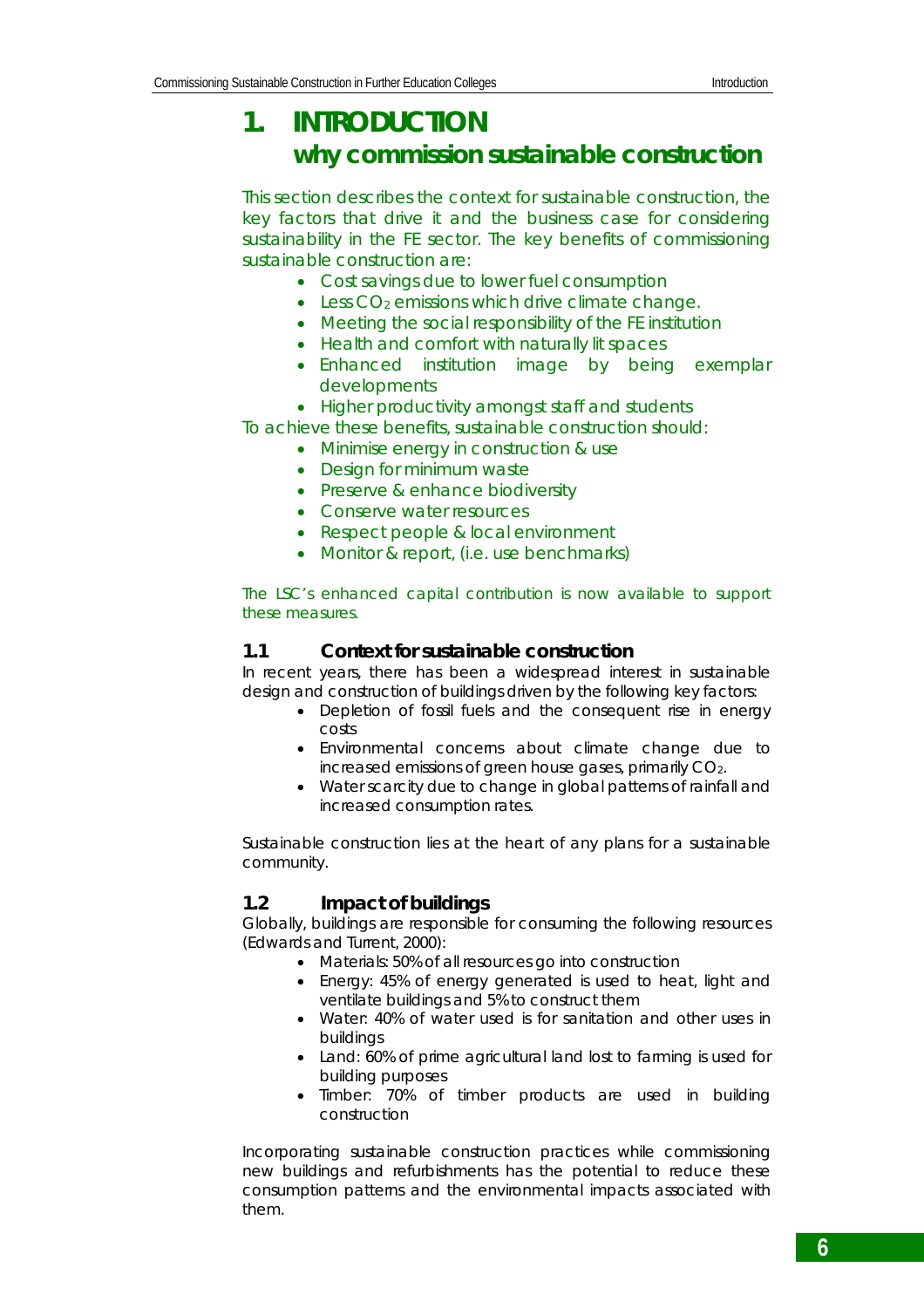### **1.3 Further Education (FE) Sector**

The sustainable development education panel in its third annual report, 2001, recognized *sustainable development* as a mainstream issue for further and higher education sectors.

The sector, in England alone, annually, consumes 5.2 billion kWh of energy and is responsible for releasing 3 million tonnes of  $CO<sub>2</sub>$  annually in the atmosphere (DEFRA, 2006).

*"It has been estimated that a 25% saving could be made across the sector by energy efficiency measures alone. In new buildings, this saving can be as high as 30 to 50%. On an average, this would result in savings of operational cost of about £50,000 to 450,000 per college".* **(BRECSU, 1997 a & b)** 

| Typical figures for a 5000m <sup>2</sup> academic<br>building (Action energy, 2002)                                             | As :<br>har<br>CO             |
|---------------------------------------------------------------------------------------------------------------------------------|-------------------------------|
| @ £2000/m <sup>2</sup><br>Construction cost<br>$=$<br>10,000,000                                                                | the<br>CO                     |
| <b>Energy cost</b> over 20 years = $f$ 925,000<br>(@ £5.60/m <sup>2</sup> /year, with fuel prices<br>inflating at 5% per annum) | bui<br>20 <sup>1</sup><br>col |
| Energy costs amount to 10 % of the<br>construction cost!                                                                        | bui<br>yea<br>inc.            |
|                                                                                                                                 | me                            |

shown in the box on the left hand side, energy costs nstitute a substantial part to life cycle cost of nstruction and operating a lding if considered over a year period. Since, most FE leges are going to use the dings for at least 20-25 ars, it becomes essential to orporate energy efficiency asures at the initial stages of designing a building.

The potential for achieving such savings with available technology is maximized in a new building, where, sustainable and energy efficient strategies are incorporated in the design stage. The argument against incorporating sustainability in building most often, relates to the added cost of including measures. However, studies by BRE show that buildings can achieve very good and excellent environmental rating at very little additional cost.

#### *For example, a naturally ventilated office, a BREEAM Good rating can be achieved for a saving of between 0.3% and 0.4% of capital cost. A very good rating can be achieved for between a cost saving of 0.4% and an additional cost of 2% for a range of locations (BRE and Cyril Sweett, 2005).*

Therefore, while commissioning a new building, whole lifecycle costs should be considered apart from simple payback as a long term investment in the building. A minor increase in capital cost has the potential to significantly reduce operating (running) costs over the life cycle of a building.

### **1.4 Benefits of Sustainable Construction**

Sustainable buildings tend to be more desirable to the occupants than an equivalent standard building (Roaf et al., 2004). Also the Government believes that "sustainable construction can cost less, and certainly need not cost more than average." In addition, running costs are reduced in sustainable buildings, since there will be less energy consuming plant installed, and that which is, will run for fewer hours during a shorter heating season. Reducing consumption of fossil fuel based energy will in turn result in lower  $CO<sub>2</sub>$  emissions and help us to claw back emissions to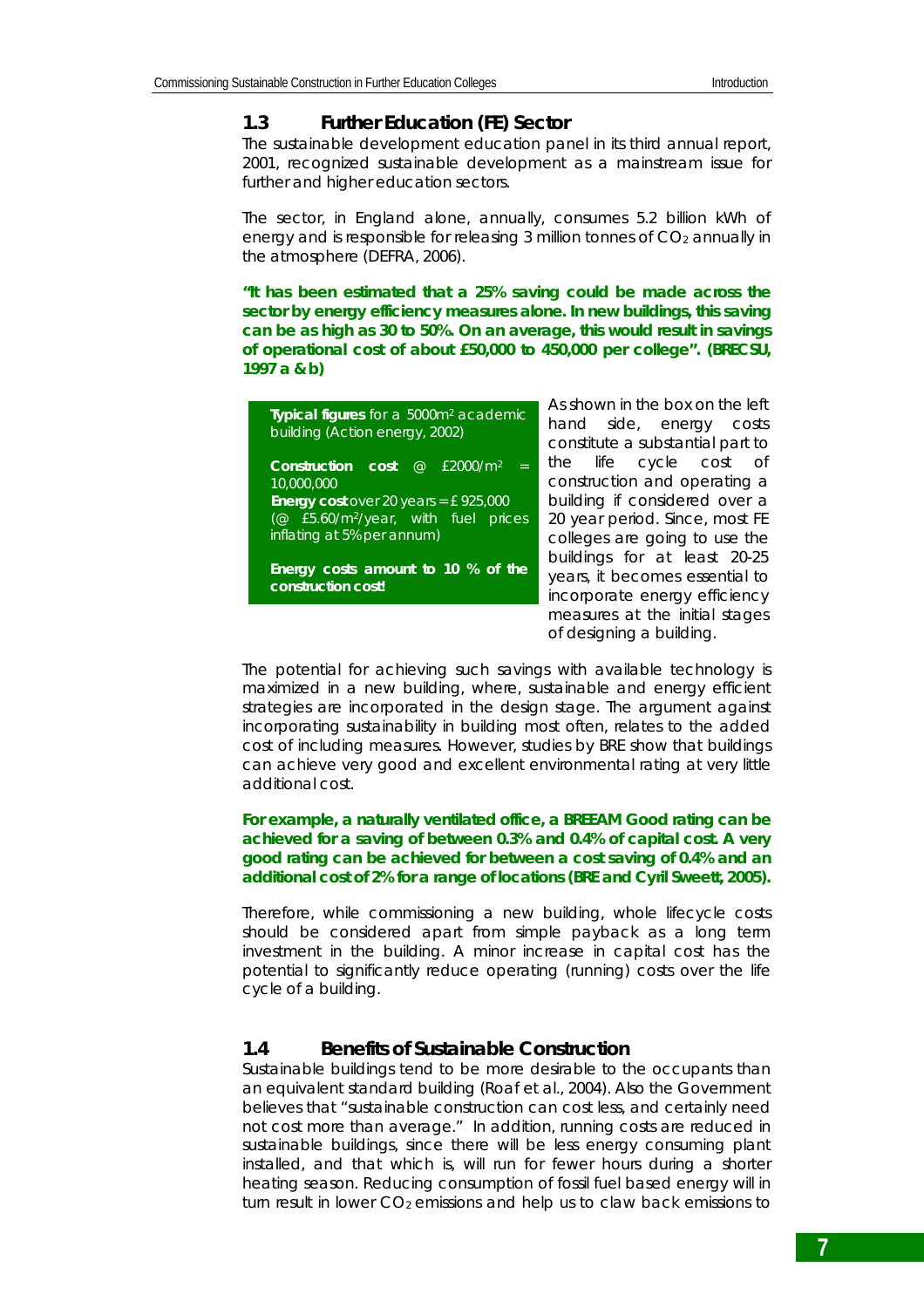enable us to mitigate the worst impacts of climate change.

There are also other benefits of sustainable buildings related to health and comfort. Efficiently controlled and environment friendly buildings provide healthy living and working conditions. Lighting, internal temperatures and fresh air are all equally important in determining the comfort of people in a space. Studies have shown that people prefer working in naturally lit spaces which are naturally ventilated by openable windows. Similar studies in schools have linked availability of natural light to higher productivity, satisfaction and faster learning.

In summary, the key benefits of commissioning sustainable construction in the FE sector include:

- Cost savings due to lower fuel consumption
- $\bullet$  Environmental benefits and less  $CO<sub>2</sub>$  emissions which drive climate change.
- Meeting the social responsibility of the FE institution to educate future generations about sustainability
- Enhanced institution image by being exemplar developments
- Health and comfort with naturally lit and controlled spaces
- Better living /working environment and higher productivity amongst staff and students

Some of these benefits are expanded upon in the Sustainable Construction Task Force's report, *Reputation Risk and Reward* (Sustainable Construction Task Group, 2005).

#### **1.5 Defining sustainable construction**

The DTI's UK strategy for more sustainable construction, *Building a Better Quality of Life*, suggests key themes for action by the construction industry and these could form a set of client requirements (DETR, 2000).

- Minimise energy in construction & use
- Conserve water resources
- Design for minimum waste
- Lean construction & minimise waste
- Do not pollute
- Preserve & enhance biodiversity
- Respect people & local environment
- Monitor & report, (i.e. use benchmarks)

Since 90% of current buildings are likely to be in use in 30 years time, sustainable refurbishment is likely to be of even greater importance than new build, and it should follow the aforementioned themes.

Particularly the use of energy, water and other resources in a sustainable construction is dependant on three factors :

- Building design built form and building fabric
- Operation and maintenance building services, lighting, maintenance and controls
- In use function, occupancy pattern and users' awareness about energy conservation.

A sustainable construction will need to address all three factors. Passive design strategies such as day lighting, natural ventilation and an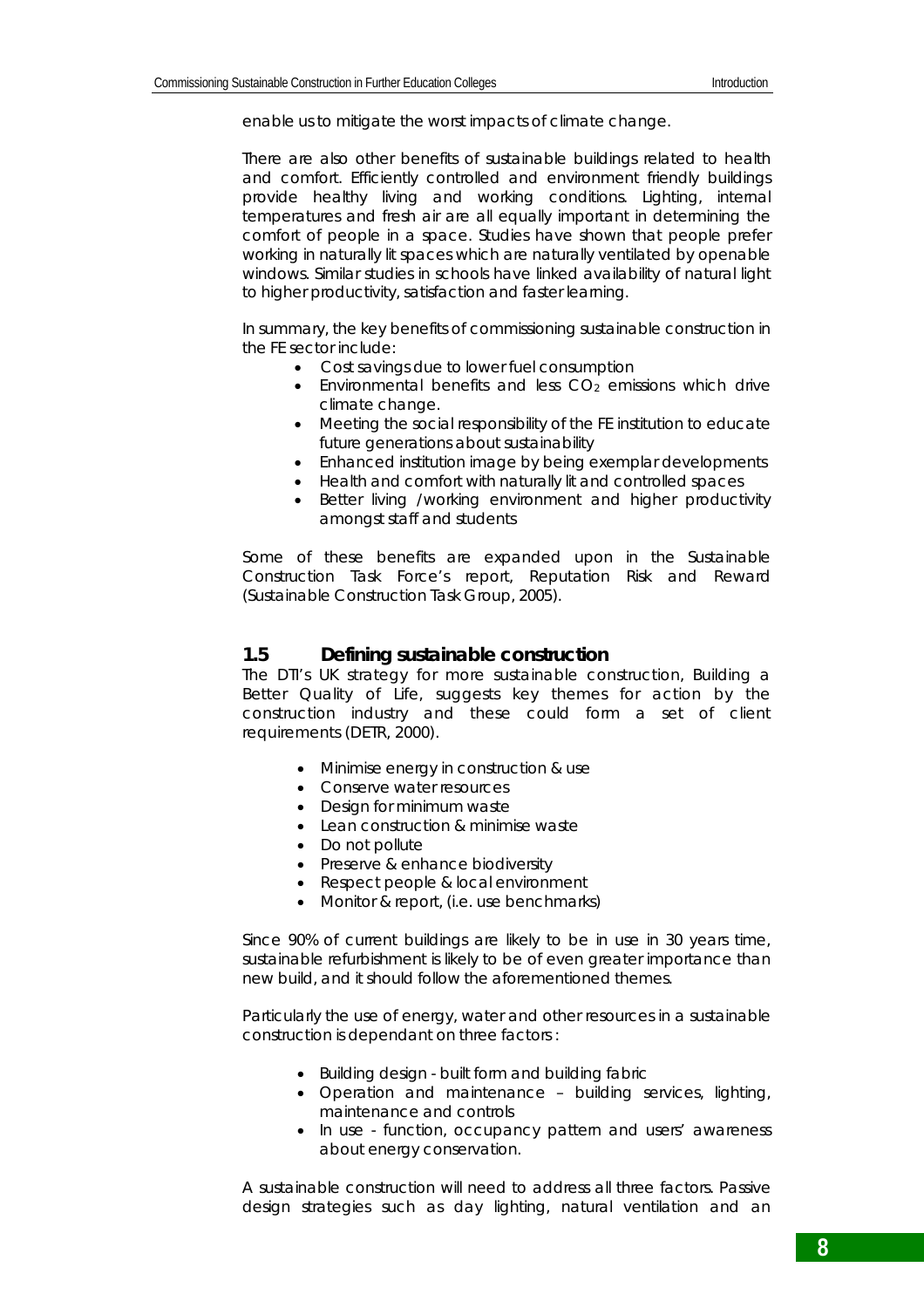appropriate building fabric, should be integrated into the design to reduce energy consumption. Efficient building services for space and water heating should be accompanied with effective controls and management. Use of energy-efficient lighting and equipment, water saving fixtures and minimization of waste during operation, are other important areas of consideration.

For a building to be sustainable and use resources efficiently, it is also important to ensure that it is used as intended. This requires the users i.e. the staff and students to be aware of the features and the controls provided..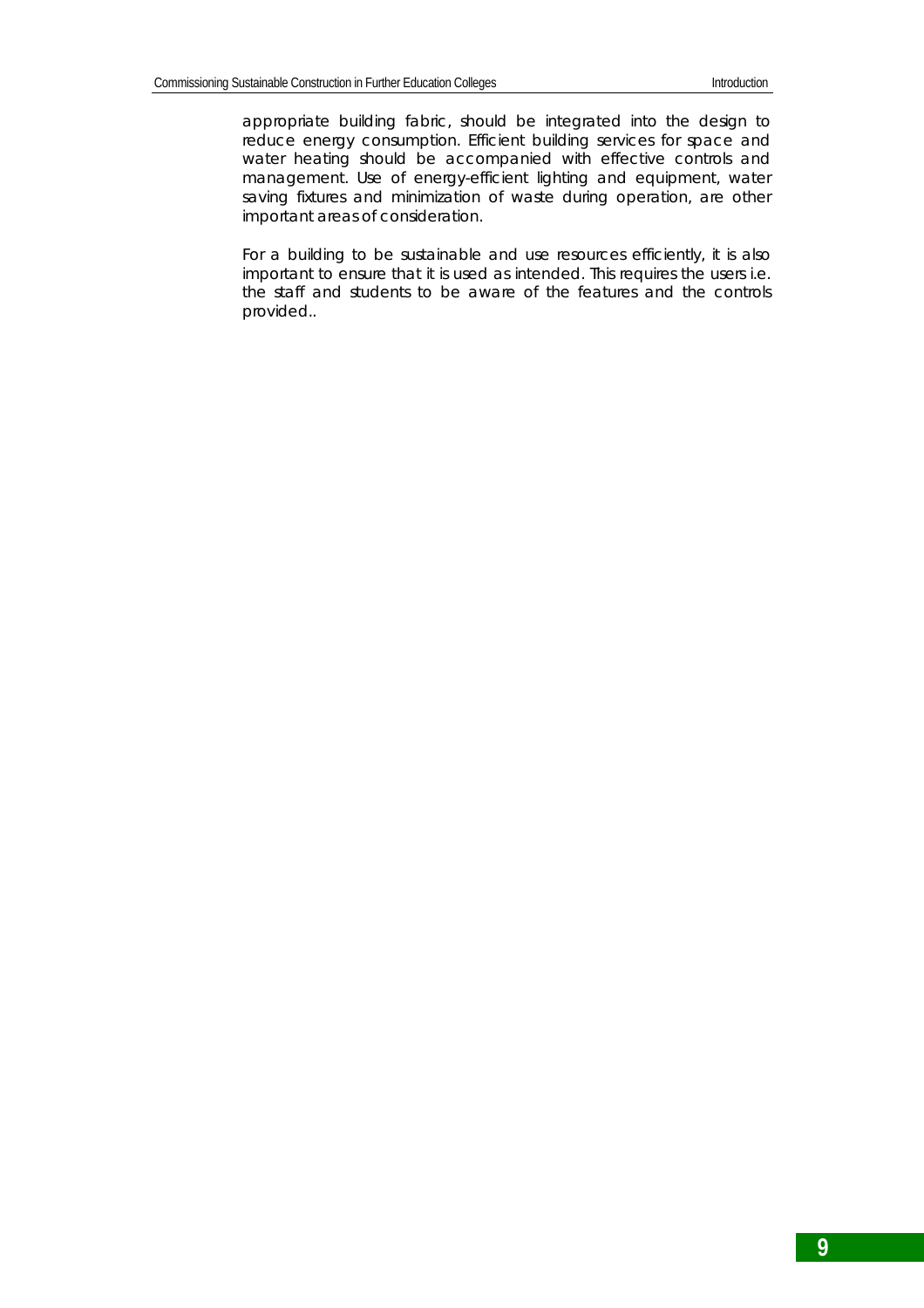# **2. POLICY DRIVERS: the need for sustainable construction**

Sustainability in construction is driven by a number of policy drivers which include legislation, national and international sustainability targets as well as fiscal incentives, making it almost mandatory for all new developments to be sustainable to some degree.

The key international legislation is the Energy Performance of Buildings Directive (EPBD), which requires mandatory energy performance and energy certification of buildings. National requirements are led by the Part L Building Regulations, Planning policy guidance and statements, Secure and Sustainable Buildings Act, and Micro-generation strategy.

Besides legislation, a range of targets have been set nationally, and internationally, to reduce  $CO<sub>2</sub>$  emissions and waste: these directly impact sustainability in buildings and construction.

# **2.1 Legislation**

The government's sustainability agenda is represented in various policies and legislations, ranging from the international, national and regional laws to local planning framework.

#### **2.1.1 International**

The *Energy Performance of Buildings Directive* (EPBD) is a European Union directive whose key provisions include:

- Minimum requirements for the energy performance of all new buildings.
- Minimum requirements for the energy performance of large existing buildings subject to major renovation.
- Energy certification of all buildings (with frequentlyvisited public buildings to prominently display the energy performance certificate)
- Regular mandatory inspection of boilers and air conditioning systems in buildings.

Member states, including the UK Government, had to implement the Directive by January 2006, but presently, the UK Government, along with many other EU states, have failed to meet this deadline. It is expected that a strategy will soon be published describing how the UK will implement the Directive.

#### **2.1.2 National**

*Building regulations Part L for conservation of fuel and power* deals with conservation of energy in buildings related to the building fabric and services including heating, cooling and hot water. It specifies a target  $CO<sub>2</sub>$  emission rate for achieving compliance. Part L applies to new buildings as well as refurbishments. The recent revision to Part L (energy efficiency) has resulted in a 20% improvement on current energy standards in buildings since it became live in mid-2006.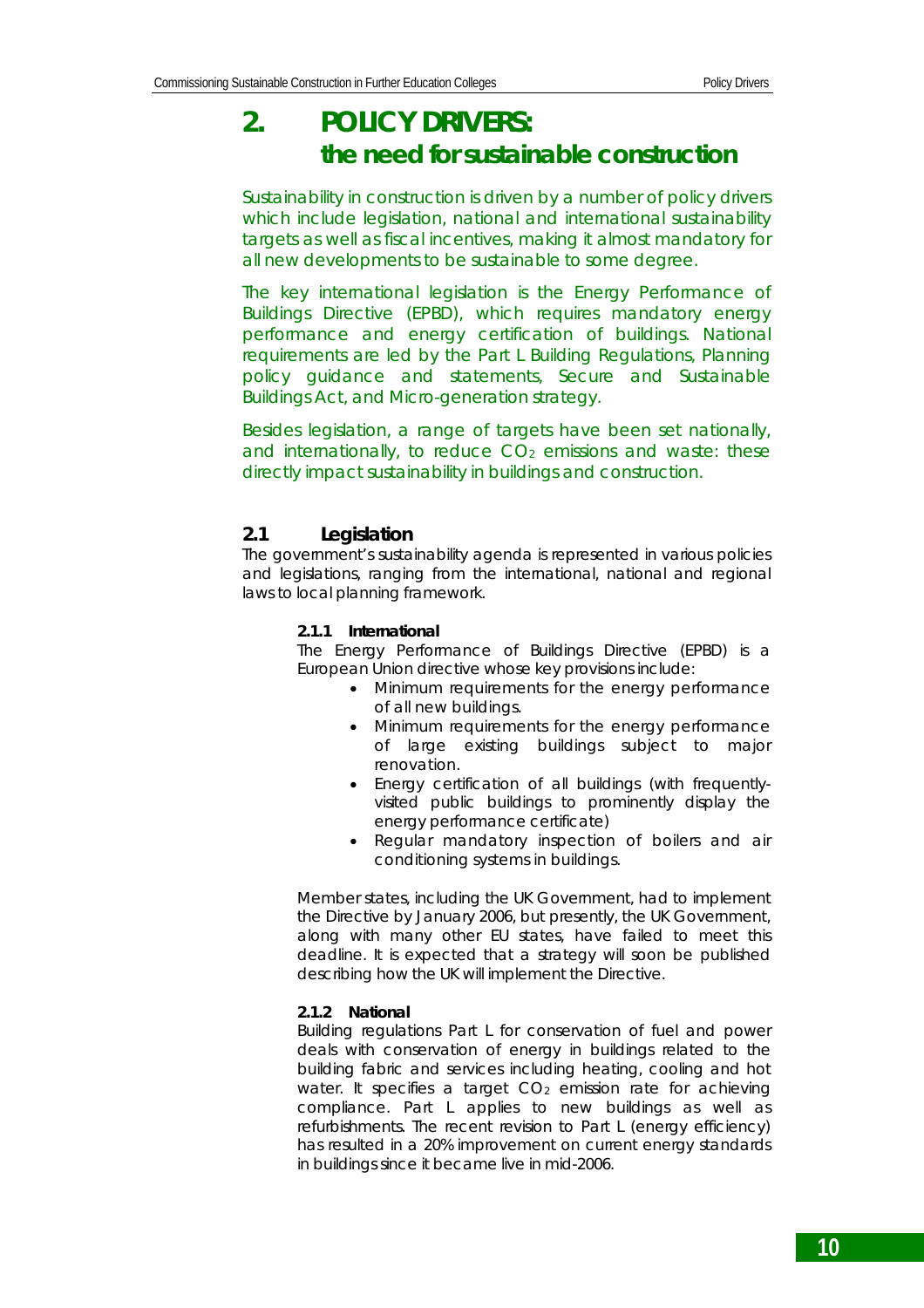*Planning policy guidance and statements (PPG/S):* PPG and PPS set out central government policy on a range of planning issues. Some of the PPGs and PPSs related to sustainable development within broader policy guidelines are listed below.

- PPG 10 Planning and Waste management
- PPG 13 Transport
- PPG 15 Development and Flood Risk
- PPS 22 Renewable energy
- PPS 23 Planning and Pollution control

*Environmental assessment methods:* There are a number of voluntary standards, which aim to reduce the environmental impact of new development. These include: Code for Sustainable Homes (CSH), EcoHomes (domestic), BREEAM (nondomestic), energy standards from the Association for Environment Conscious Building (AECB) and the Energy Saving Trust (EST).

*Sustainable and Secure Buildings Act 2004:* Previously the Building Regulations could only address sustainable development indirectly, for example via Part L (energy efficiency), whereas this Act will allow future revisions to address this issue directly.

*DTI Micro-generation Strategy:* The objective of this strategy released by DTI in 2006, is to create conditions under which micro-generation becomes a realistic alternative or supplementary energy generation source for the householder, for the community and for small businesses (DTI, 2006). Microgeneration is defined as the small-scale production of heat and/or electricity from a low carbon source. The suite of technologies caught by this definition includes: solar (photovoltaics (PV) to provide electricity and thermal to provide hot water), micro wind (including the new rooftop mounted turbines), micro-hydro, heat pumps, biomass, micro combined heat and power (micro CHP) and small-scale fuel cells.

#### *2.1.3 Regional*

RSS are documents prepared by regional assemblies in England (a spatial development strategy is prepared by the Mayor in London). They draw on national policy and provide a broad development strategy for the region over a 15–20 year period. A growing number of assemblies are including sustainable energy and climate change policies in their RSS. Also, sustainability policies pertaining to particular regions have been formulated to address the needs of the region specifically, such as the South East Regional Policy Guideline RPG9.

#### *2.1.4 Local*

Local planning frameworks include guidance from all of the above policies and additionally list requirements to achieve local planning authority targets. LDFs, or unitary development plans (UDPs) in London, are prepared by local authorities and provide the framework for development at the local level. They are the principal consideration in determining planning applications. Prescriptive development plan policies are increasingly being used to deliver climate change and sustainable energy objectives especially from buildings.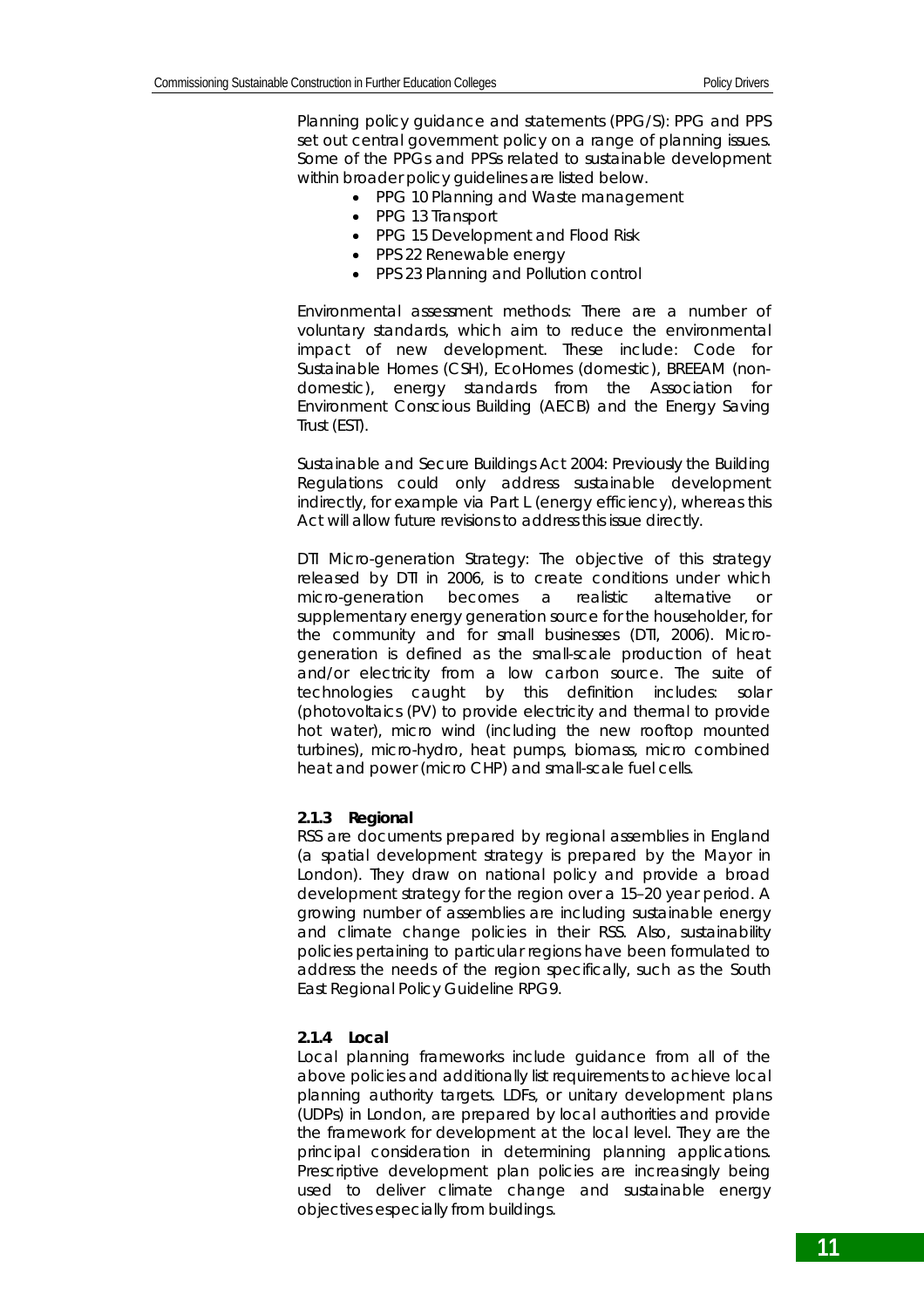The London Borough of Merton, for example, requires developments (>1000m2) to incorporate on-site renewable energy generating capacity to supply 10 per cent of the development's predicted annual energy requirements. Other local authorities require achieving a CO<sub>2</sub> reduction target of 10 per cent over the energy demand of a new development.

### **2.2 Sustainability targets**

A range of targets have been set nationally, and internationally, to reduce CO<sub>2</sub> emissions and waste: these directly impact buildings.

#### *2.2.1 UK energy targets*

The Kyoto Protocol was developed in 1997 with countries agreeing to set legally binding targets for reducing greenhouse gas emissions. A target of 12.5 per cent below 1990 levels by 2008-2012 was set for the UK.

The UK Government has also set a voluntary target of 20 per cent reduction in CO<sub>2</sub> emissions by 2010. UK is currently on target to meet the Kyoto commitment - but not the voluntary target.

The Government published its Energy White paper in 2003. The key targets and goals relevant to sustainable design and construction include:

- Aspirational target of a  $60\%$  reduction in  $CO<sub>2</sub>$  emissions by 2050 (and real progress by 2020).
- Achieving 10 per cent of total electricity generation in the UK by renewable energy sources by 2010. Aspirational target to double this to 20 per cent by 2020.
- 10% Good Quality Combined Heat and Power by 2010
- Eliminate fuel poverty in Britain by 2016-18

#### *2.2.2 UK waste strategy*

The Government published its UK Waste Strategy 2000 for England and Wales in 2000, which includes the following goals relevant for sustainable construction of buildings:

- By 2005, to reduce the landfill of industrial and commercial waste to 85% of 1998 levels
- To recycle or compost at least 33% of household waste by 2015
- To recover value from 45% of municipal waste by 2010, at least 30% through recycling or composting

#### **2.3 Fiscal incentives**

The Government has introduced a range of fiscal incentives aimed at encouraging the take up of sustainable design and construction measures. Examples of some of these incentives are:

> **Landfill tax** provides a fiscal incentive to minimise waste as well as to identify opportunities for dealing with waste in a more productive way. The tax in 2005-06 was £18 a tonne, and is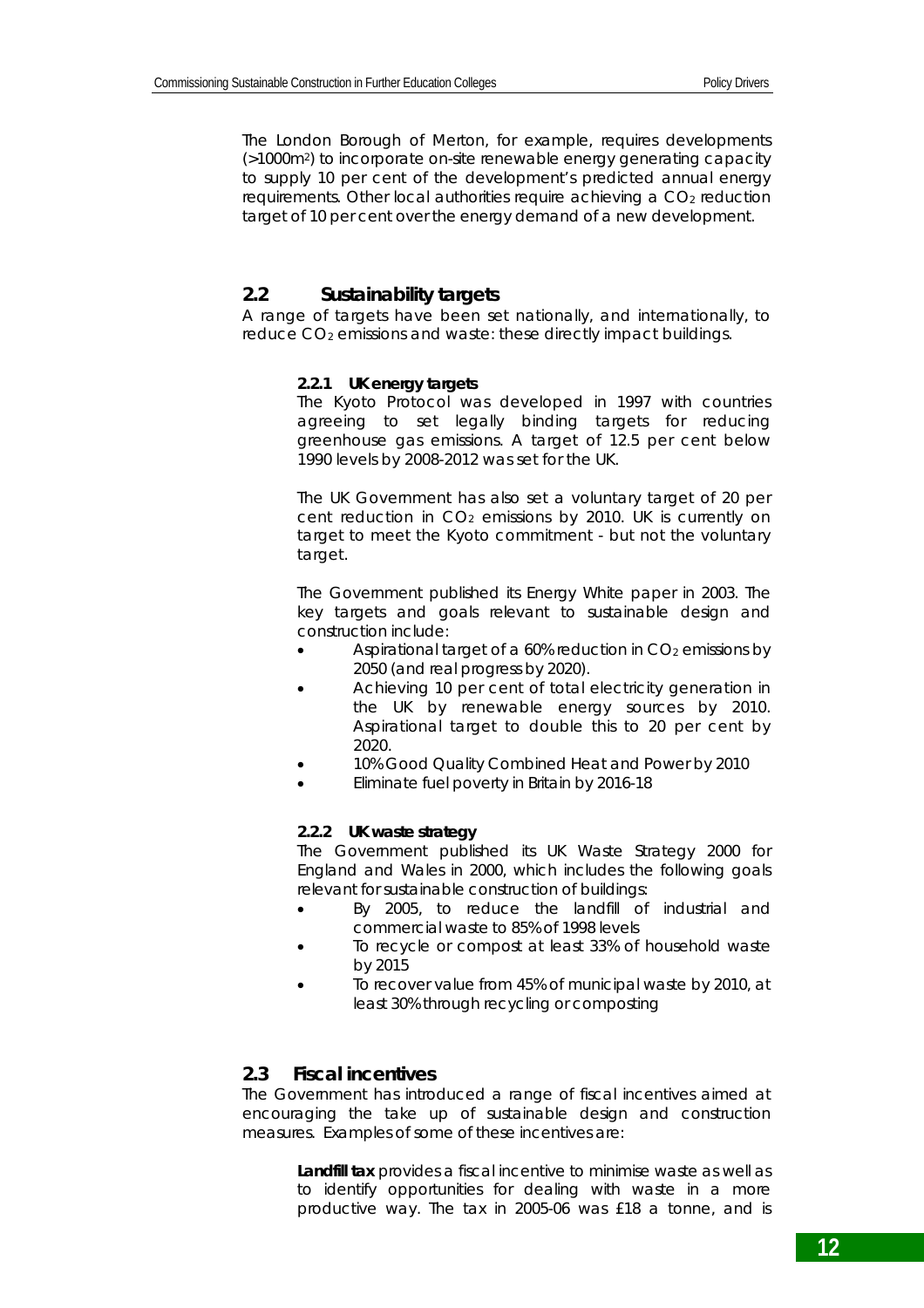predicted to rise by minimum £3 annually, until it reaches a rate of £35 per tonne. The tax raised is used to fund a wide range of environmental projects through the Landfill Tax Credit Scheme (LTCS: www.ltcs.org.uk).

**Aggregates levy** was introduced in 2002 to encourage use of recycled aggregates in preference to virgin aggregates. The levy of £1.60 per tonne applies to virgin aggregates but not to recycled aggregates. Money raised is used to support the Aggregates Levy Sustainability Fund, which provides grants for sustainable development projects.

**Land use incentives**: In the 2001 budget, the Government announced plans to abolish stamp duty on redevelopment in certain disadvantaged areas and a reduction of VAT to 5% on properties that have been empty for more than three years. The Finance Bill 2001 also offers an accelerated tax credit (up to 150%) to cover the costs of cleaning up contaminated land.

**Low carbon buildings programme**: Launched on 1 April 2006, phase 1 of the DTI's low carbon buildings programme will run over three years and replaces the previous DTI Clear Skies and Solar PV grant programmes (www.lowcarbonbuildings.org.uk/home/). Open to householders, public, not for profit and commercial organisations across the UK (except the Channel Islands and the Isle of Man), the programme demonstrates how energy efficiency and micro-generation can work hand in hand to create low carbon buildings. Phase 2 is currently open for applications of up to £1m for public and charitable sector organisations. Grant levels for Phase 2 vary according to technology and are applied to total installation costs (excluding VAT) as follows:

| Solar photovoltaics | 50%    |
|---------------------|--------|
| <b>Biomass</b>      | 35%    |
| Ground source heat  | 35%    |
| pumps               |        |
| Wind turbines       | 30%    |
| Solar thermal       | $30\%$ |

installations must be undertaken by one of the dedicated Phase 2 suppliers, or their accredited installers.

All Phase 2

**Energy Efficiency Commitment scheme (EEC)**: Energy supply companies are required to fund measures to reduce CO2 emissions from energy use in buildings. Each company has a target they must meet which is measured based on the number of energy saving schemes they fund. Energy suppliers have developed framework agreements with private developers that subsidize the provision of measures, including, A-rated appliances and boilers and low energy light bulbs (see: www.ofgem.gov.uk).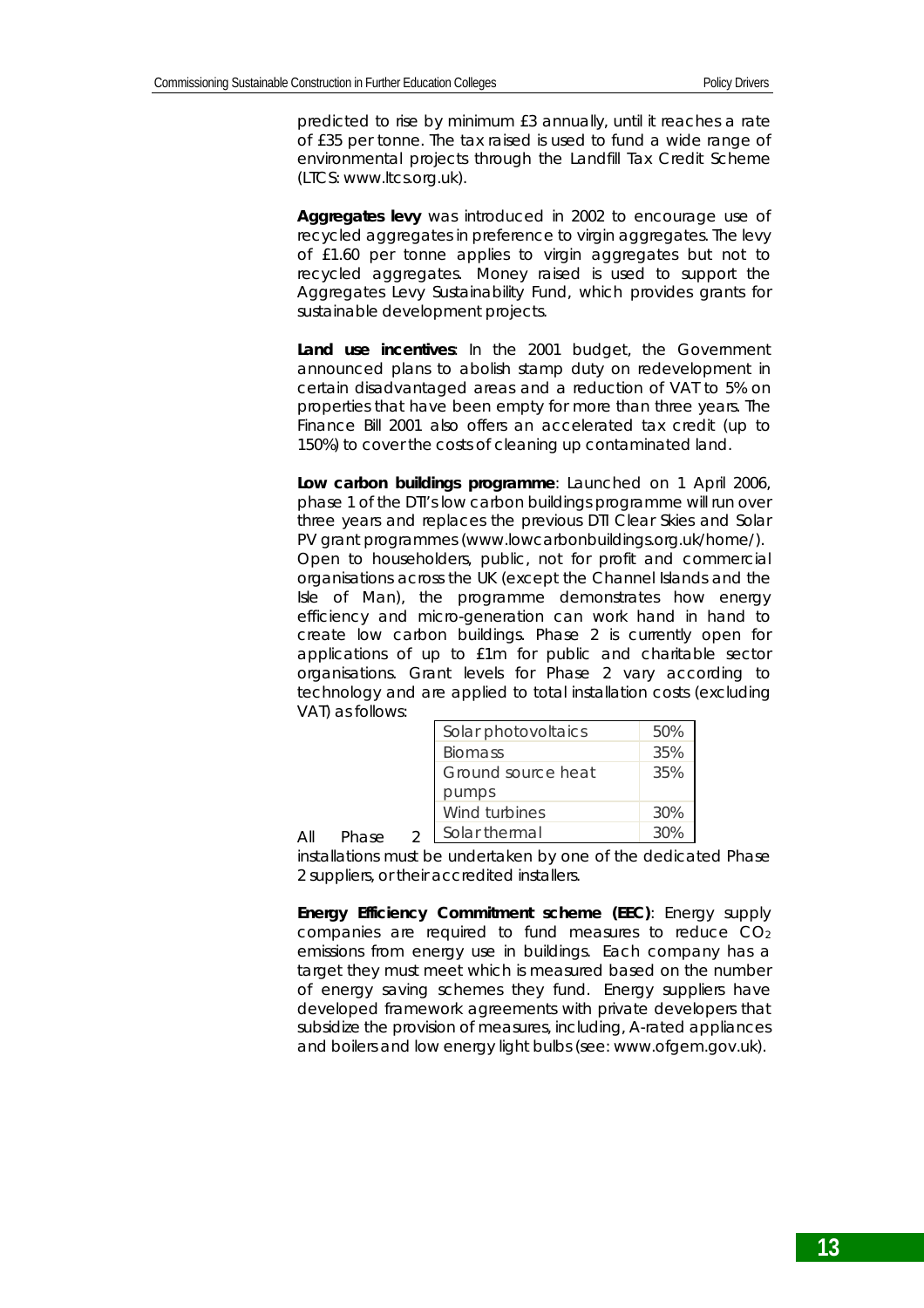# **3. MECHANISMS: how to go about commissioning it**

This section describes the mechanisms for commissioning a sustainable project in FE colleges, and the various factors that should be considered. The key mechanisms to commission sustainable construction include:

- Developing comprehensive project briefs
- Forming a multi-disciplinary team
- Setting firm standards and targets
- Using appropriate assessment and benchmarking tools
- Evaluation before hand-over
- Post-occupancy evaluation

What underlies these mechanisms is the need to consider responsibly the energy, life cycle costing and environmental implications of proposed new buildings, systems and activities.

#### **3.1 Developing comprehensive project briefs**

Briefing is about defining requirements, in order to inform building designs that meet clients' needs. Simply by producing buildings that do meet needs rather than those that don't, will considerably reduce the wastage of energy, materials, space and human effort. FE Colleges comprise various types of buildings to meet different functions, and the requirements of each should be considered before developing any project brief. In most cases the project sponsor will need to carefully develop this over a period of time, consulting stakeholders in the process.

Typically a project brief to commission a sustainable building should include:

- Context, and the project's set of requirements, opportunities and constraints.
- Good-practice environmental parameters, and energy consumption figures (discussed in section 3.3).
- Broad initial assessments to identify the cost of integrating sustainable features into the design, and their life-cycle costs. Research shows that sustainable solutions are invariably less expensive to operate, and usually cost little more than conventional buildings in initial capital cost.

To ensure that work is carried out as per the project brief, the client could ensure that following stages are included whilst commissioning sustainable construction:

**Conceptual design:** At this stage the design team is required to indicate in broad terms which design strategies are cost effective and appropriate to the requirements of the space. This should include an assessment of the influence of the building and its surroundings, as well as the services, on energy-efficient building operation.

**First report:** This report describes the options for building construction and services. At this stage the concept for building form and services will be established. The report is produced and discussed with the construction client before detailed design begins.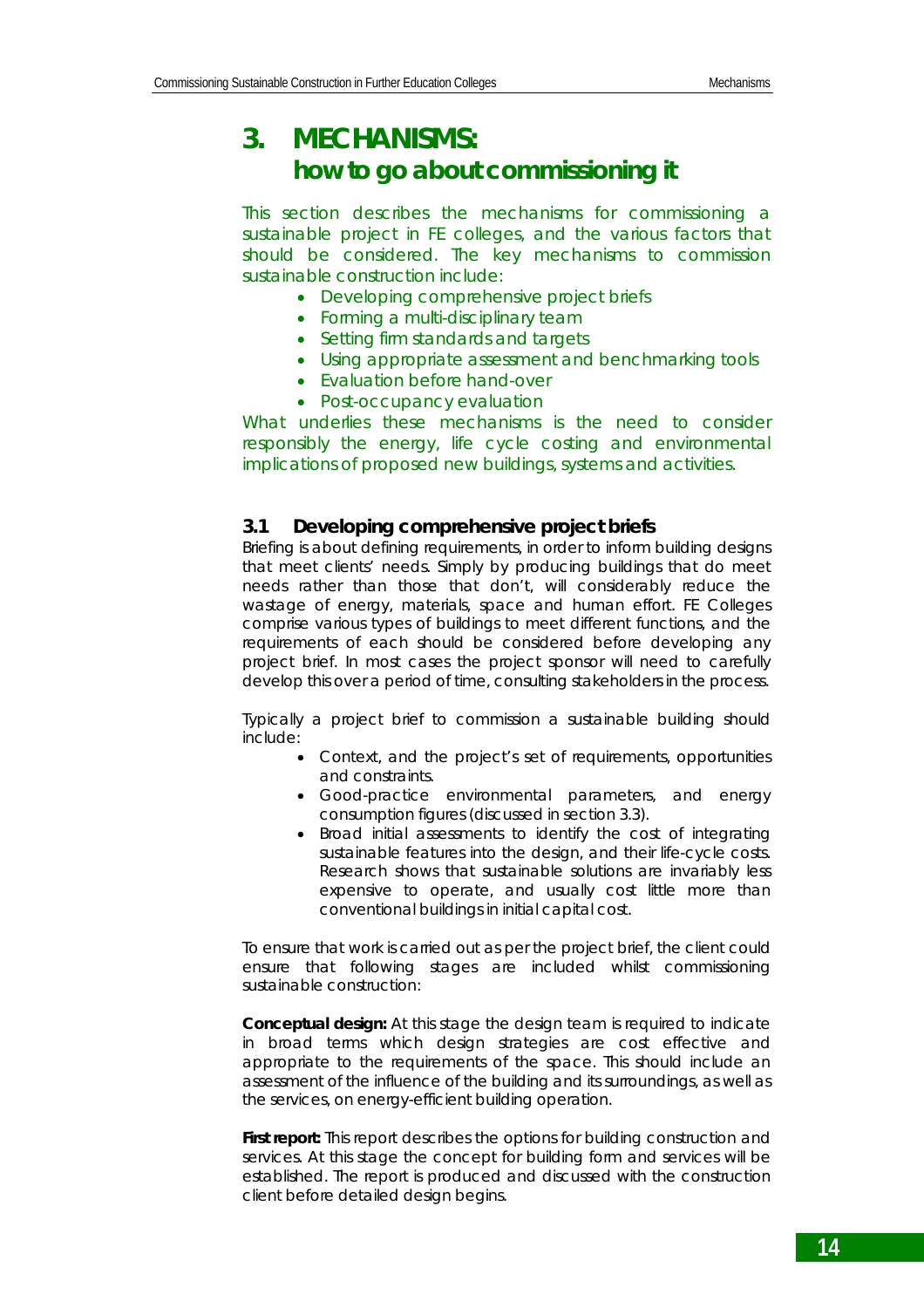**Detailed Design and second report** - This include analysis and details of specific energy efficiency measures that have been recommended or rejected. The second report is produced and discussed by the design team prior to tender and construction.

Clearly, a comprehensive project brief will have a number of advantages. It will:

- Set a target against which requests for changes can be assessed and costed.
- Protect the client by informing the architect clearly of what is required.
- Protect the client from unapproved changes generated by user groups.

#### **3.2 Forming a multi-disciplinary design team**

A multi-disciplinary design team, involving energy/environmental consultants, architectural firm with expertise in sustainable building design, engineers and voluntary code assessors, is essential to clearly identify opportunities for integrating sustainability in design and construction, and also allocate the available resources for the project. It is essential to set up and engage the team early on in the project.

#### **3.3 Setting firm standards and targets**

When commissioning sustainable construction in colleges, it is essential to set a combination of overall sustainability standards, as well as specific targets for reducing energy use and associated CO<sub>2</sub> emissions, water consumption and waste generated from construction process. A detailed environmental strategy can then be outlined for the project.

To meet the specified standards and targets, the design and building team would incorporate appropriate features or strategies. This would lead to outcomes such as reduced energy use or water consumption, which could be used to, measure the success of the deployed strategies, and fine-tune relevant features to achieve the targets. Lessons learnt from this process could be disseminated and used for future commissions.

As an example, a *standard* is set to achieve a 'four star rating' within the Code for Sustainable Homes, and a corresponding *target* is set so that annual water consumption is reduced by 5% over good-practice benchmarks. The *strategy* deployed to achieve this target could include installing low-flush WCs and self-closing taps, which may result in the *outcome* that water consumption is 105 litres per person per day. Figure 1 illustrates this approach for energy and carbon emissions.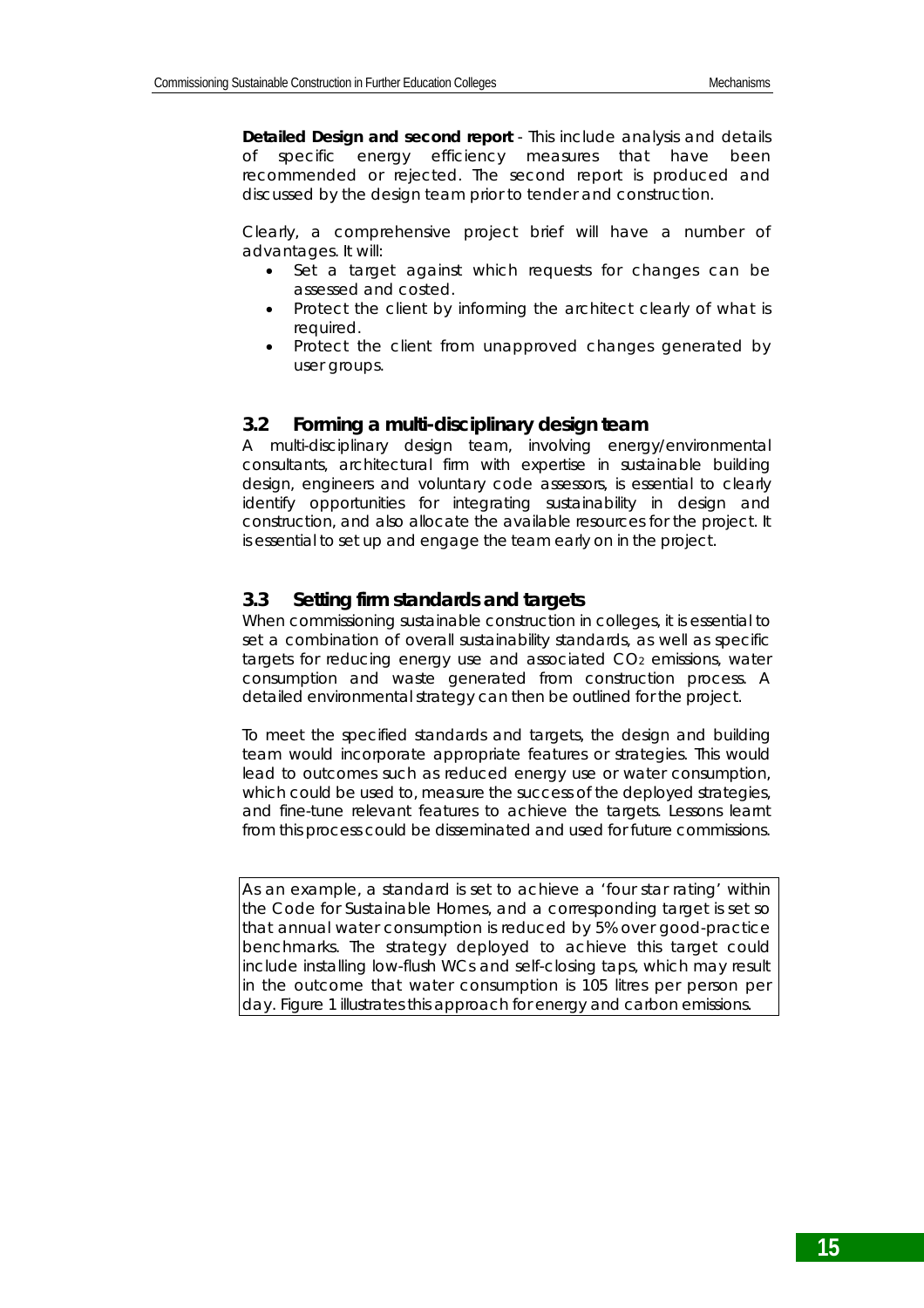

*Figure 1. Relationship between standards, targets and outcomes when commissioning sustainable construction.*

#### **3.3.1 BREEAM: as an example of sustainability standard**

One of the ways of setting overall sustainability targets when commissioning sustainable construction is by using the Building Research Establishment Environmental Assessment Method (BREEAM) (see: www.bre.co.uk/breeam), which is a well-known method for assessing a broad range of environmental aspects of buildings.

BREEAM has over a decade's track record, and is now widely used in the UK. It works by creating a specification for a building with a number of individual criteria (grouped into Management, Energy, Health and Wellbeing, Pollution, Transport, Land use, Ecology and Materials). Each criteria is weighted in importance by having credits or points attached to it (typically between 1 and 5).

When the building is assessed (which can be done at several stages design, post-occupation and operation), points are awarded for each criteria, and then added for a total score. This score will correspond to a particular band, ranging from Excellent through Very Good, Good and Pass. These bands can be used to set standards for new buildings to achieve. If any BREEAM standards are set, it is important that they encourage good environmental performance - which in practice means 'Excellent' ratings for new buildings and 'very good' for refurbishments.

In addition, specific targets can also be set for energy use,  $CO<sub>2</sub>$  emissions, and waste generation in terms of typical or good practice benchmarks, which can be later used for comparison against outcomes. These benchmarks are explained in Chapter 4.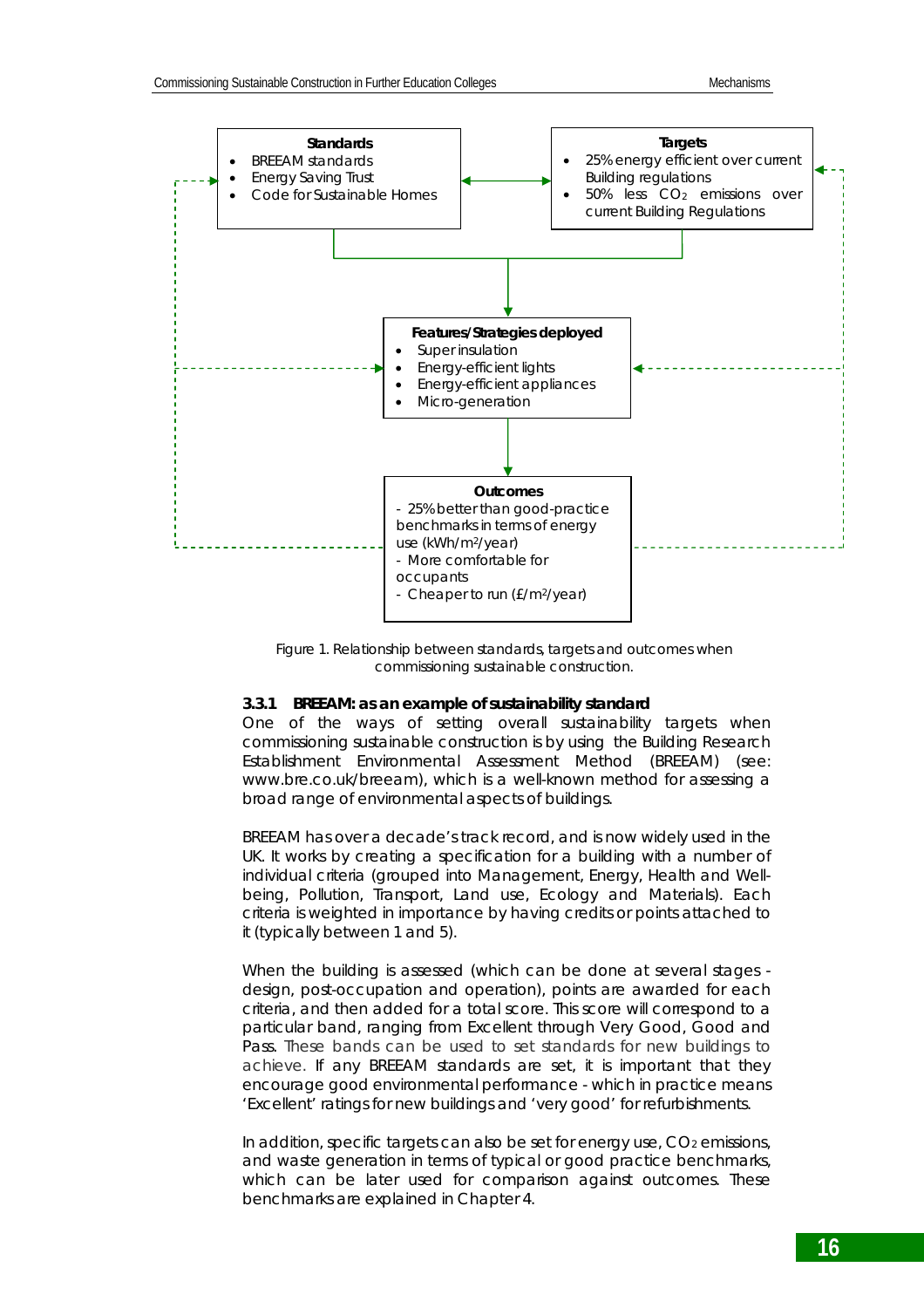#### **3.4 Using appropriate assessment and benchmarking tools**

A wide range of benchmarking tools and checklists are available which address wider sustainability issues, and these can be used at various stages of the building design and construction process to evaluate if targets are being met, or if they need to be reassessed or redefined. A detailed list of assessment tools is provided in Table 1 on the following page, for a range of development stages and project scales. Typically, such tools fall into three categories: simulation models, correlation tools and scorecard rating tools.

*Simulation models* are computer programs which are used to generate a performance prediction from calculations. A modelled scenario is simulated against pre-recorded data - typically relating to materials, equipment and climate - in order to establish the likely performance and determine the efficiency of a design, for example, SBEM for nondomestic buildings (see Appendix 1).

*Correlation tools*, often referred to as labelling or performance-based tools, usually measure a particular element such as energy efficiency or thermal comfort and focus on providing a quick evaluation of a proposed design in the form of a simple indicator. These tools have often been derived from multiple results generated by simulation models, such as SAP for domestic buildings (see Appendix 1).

*Scorecard rating tools* provide an assessment where performance is measured through a point-scoring system. Points are achieved by meeting established criteria and the level of compliance determines the performance outcome. Scorecard programs are effectively checklists which focus on a holistic approach and outline intent and requirements. In addition, they also have the potential to incorporate possible design solutions by listing suggested methods to achieve the desired result. Various categories are often weighted depending on perceived importance and local requirements, and the total points are calculated to give a final rating.

Sustainability checklists provided by the local planning councils or by BRE, are a scorecard rating tool covering a large range of environmental criteria. Other voluntary codes, such as BREEAM, and Code for Sustainable Homes are benchmarking and assessment tools which can be used at different stages of new and existing buildings to inform the design. A one-off 'bespoke' assessment matrix developed by BRE is at a ball-park cost of around £15-20,000.

The success of BREEAM lies in its ability to address a number of environmental performance criteria and not focus on just a single element.

Assessment can be done at either or both the stages – initial design or completion.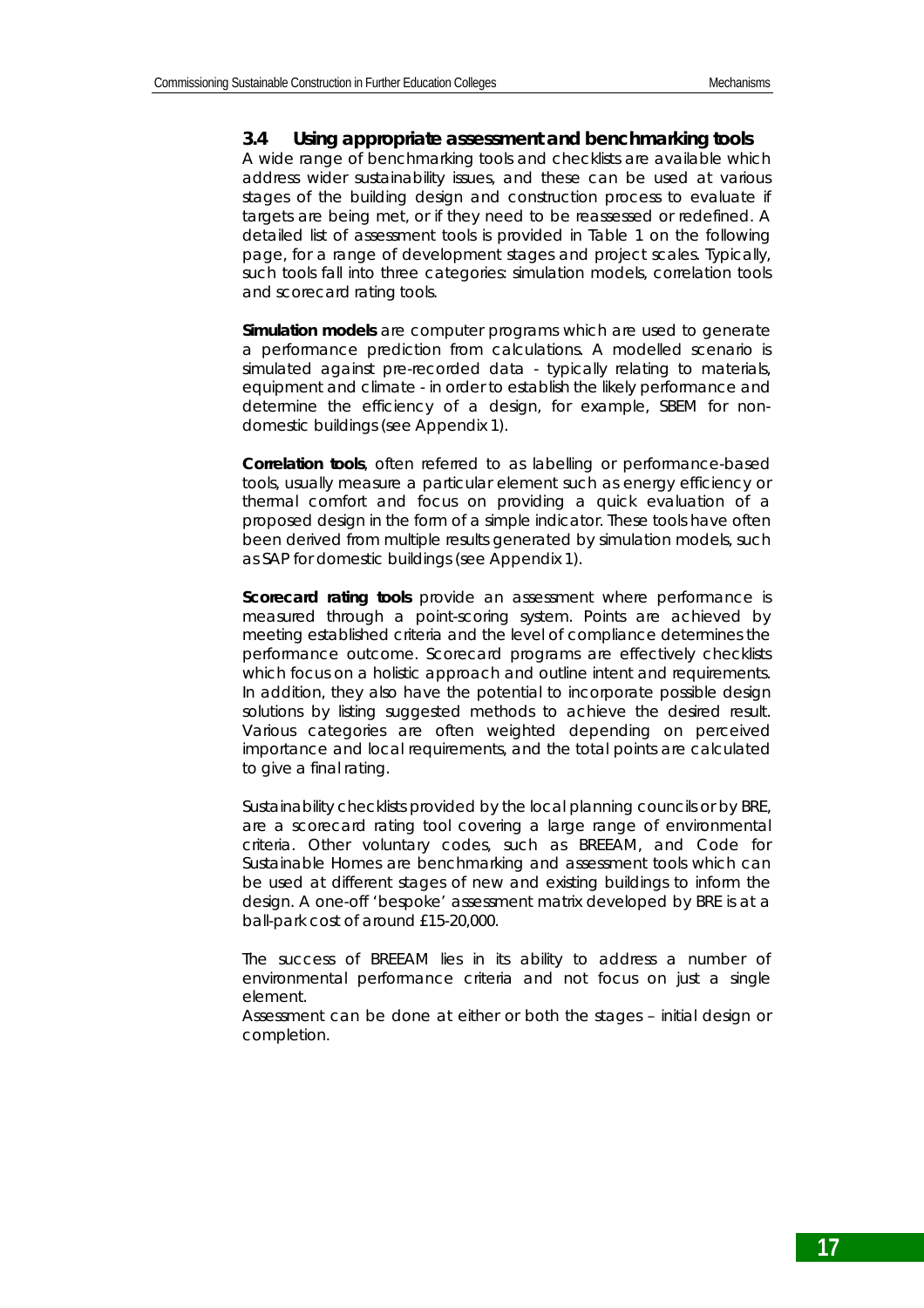| <b>Assessment/Benchmarking tools</b>                                                                                                                     |                                                                       |                                                                                         |                                                                                                                                                                                                           |                                                                                                                                                                                                                                                     |                                                    |  |
|----------------------------------------------------------------------------------------------------------------------------------------------------------|-----------------------------------------------------------------------|-----------------------------------------------------------------------------------------|-----------------------------------------------------------------------------------------------------------------------------------------------------------------------------------------------------------|-----------------------------------------------------------------------------------------------------------------------------------------------------------------------------------------------------------------------------------------------------|----------------------------------------------------|--|
| <b>Description</b>                                                                                                                                       | Issue(s) addressed                                                    | Application<br>stage                                                                    | <b>Building type and size</b>                                                                                                                                                                             | Result/ output                                                                                                                                                                                                                                      | <b>Additional information</b>                      |  |
| <b>SAP</b><br>Standard assessment<br>procedure<br><b>UK Government</b>                                                                                   | Energy performance                                                    | Demonstrates<br>compliance<br>with Part L1 of<br>the Building<br>Regulation             | Dwellings under 450m <sup>2</sup> area                                                                                                                                                                    | Energy consumption per unit<br>area<br>Energy cost rating(SAP rating)<br>from $1$ to $100$<br>Environmental impact<br>rating(based on CO <sub>2</sub><br>emissions)<br>Dwelling CO <sub>2</sub> emission rate<br>(DER) - kgCO2/m <sup>2</sup> /year | www.projects.bre.co.uk/sa<br>p2005/pdf/SAP2005.pdf |  |
| <b>SBEM</b><br><b>Simplified Building</b><br><b>Energy Model</b><br><b>UK Government</b>                                                                 | Energy performance                                                    | Demonstrates<br>compliance<br>with part L <sub>2</sub> of<br>the building<br>regulation | - Non-domestic buildings<br>- Dwellings above 450 m <sup>2</sup>                                                                                                                                          | Target $CO2$ emission rate (TER)-<br>kgCO2/m <sup>2</sup> /year                                                                                                                                                                                     | www.ncm.bre.co.uk/index<br><u>isp</u>              |  |
| <b>BREEAM</b><br><b>Building Research</b><br><b>Establishments Energy</b><br><b>Assessment Method</b><br><b>Building Research</b><br>Establishment (BRE) | Energy and<br>Environmental<br>performance                            | Applicable at<br>various stages<br>Design<br>Completion<br>Post-<br>occupation          | Domestic buildings<br>(houses and apartments)<br>- ECOHOMES / Code for<br>sustainable homes<br>Non-domestic buildings<br><b>BREEAM Offices</b><br><b>Bespoke BREEAM</b><br>(For all other building types) | Each criteria is weighted by a<br>credit system<br>Scores correspond to a particular<br>band to provide rating as -<br>Pass<br>Good<br>$\sim$<br>Very good<br>$\overline{\phantom{a}}$<br>Excellent<br>$\sim$                                       | www.breeam.org                                     |  |
| <b>ENVEST 2</b><br><b>Building research</b><br>establishment (BRE)                                                                                       | Environmental<br>impact of building<br>materials.<br>Whole life costs | Design stage                                                                            | Used for all project types                                                                                                                                                                                | Range of 12 environmental<br>impacts<br>Single Ecopoint score for<br>environmental performance<br>Whole life costs                                                                                                                                  | http://www.bre.co.uk/servi<br>ce.jsp?id=52         |  |

*Table 1. List of tools to assess and benchmark the environmental impact of buildings*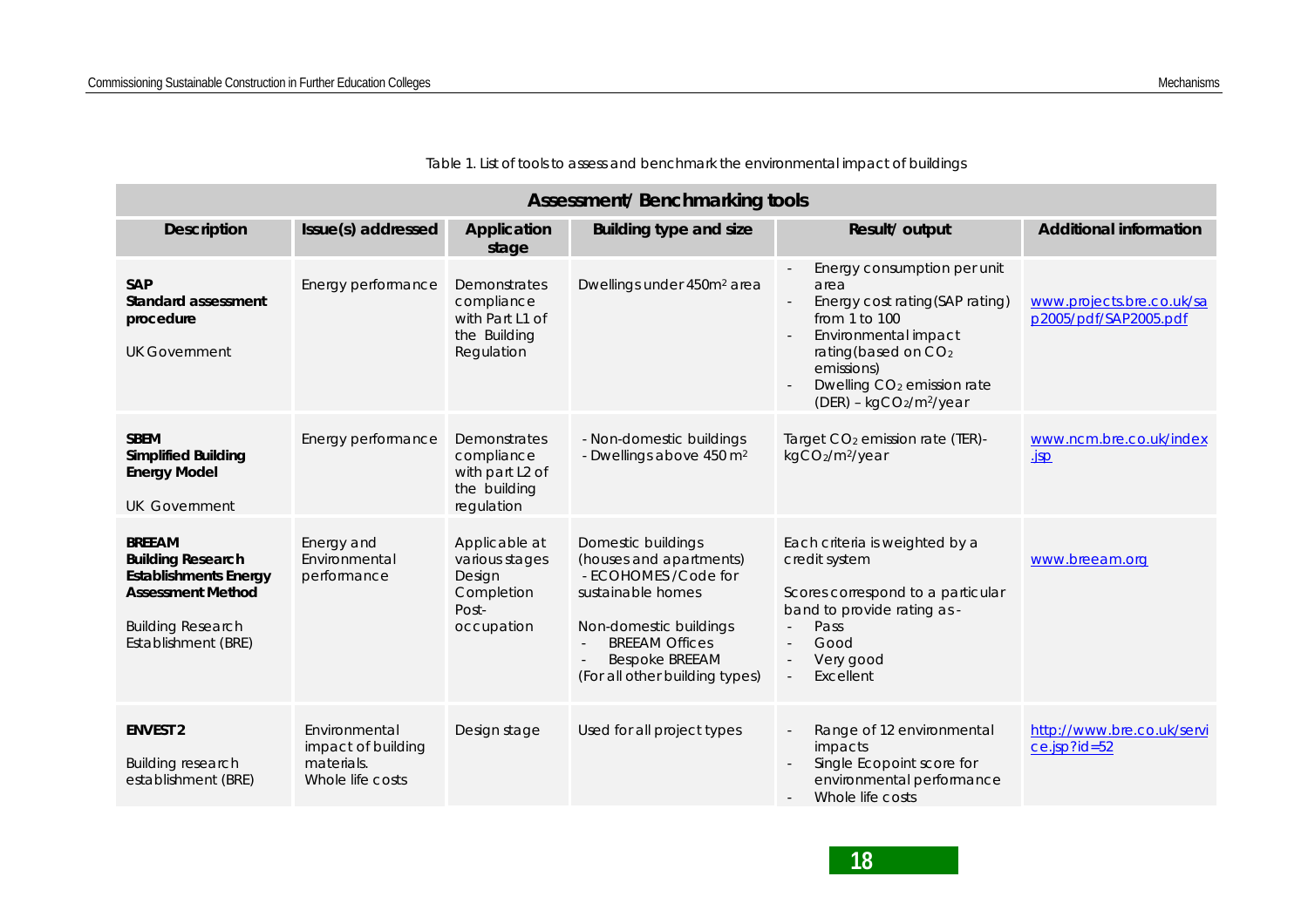| <b>Assessment/Benchmarking tools</b>                                                                              |                                                                 |                                                                                       |                                                                                                                                      |                                                                                                                                                                                                                                                |                                                                 |  |
|-------------------------------------------------------------------------------------------------------------------|-----------------------------------------------------------------|---------------------------------------------------------------------------------------|--------------------------------------------------------------------------------------------------------------------------------------|------------------------------------------------------------------------------------------------------------------------------------------------------------------------------------------------------------------------------------------------|-----------------------------------------------------------------|--|
| <b>Description</b>                                                                                                | <b>Issues addressed</b><br>Application<br>Project size<br>stage |                                                                                       |                                                                                                                                      | Result/ output                                                                                                                                                                                                                                 | Link/additional<br>information                                  |  |
| <b>SPeAR</b><br><b>Sustainable Project</b><br><b>Appraisal Routine</b><br>Developed by Arup                       | Energy<br>Environmental<br>Social<br>economic                   | Design process<br>Management<br>information<br>tool                                   | Urban regeneration<br>schemes<br>Development plans<br>Manufacturing<br>processes and products                                        | Provides a methodology for<br>$\sim$<br>appraising performance of<br>sustainability indicators<br>Diagram visually representing<br>sustainability profile of the<br>project                                                                    | http://www.arup.com/env<br>ironment/feature.cfm?pa<br>geid=1685 |  |
| <b>SEEDA checklist</b><br>South East England<br>Development Agency                                                | Energy<br>Environmental<br>Economic<br>social                   | Checklist for<br>Planning<br>stages;<br>Completion<br>assessment<br>appraisal         | Strategic Planning level<br>for entire developments<br>Specific parts for only<br>building and<br>infrastructure related<br>analysis | Scoring based on likelihood of<br>certainty from 0-1 with 1=certainty<br>Output as scores in three parts<br>Environmental<br>Social<br>Economic impacts                                                                                        | www.sustaianability-<br>checklist.co.uk/                        |  |
| <b>CABE</b><br><b>Design Quality</b><br>Indicators<br>Commission for<br>architecture and the<br>built environment | Environmental<br>Social                                         | Key stages of<br>development<br>Design brief;<br>Mid-design;<br>Completion;<br>In-use | Used for all project types                                                                                                           | DQI weightings based on :<br>respondents views on various<br>$\sim$<br>building aspects<br>significance of factors<br>Fundamental, Added value &<br>Excellence<br>Graphically represented<br>comparisons between various<br>stages and factors | www.dqi.org.uk/DQI/com<br>mon/DQlOnline.pdf                     |  |
| <b>EIA</b><br><b>Environmental impact</b><br>analysis                                                             | Environmental<br>Energy                                         | Analysis at<br>project<br>planning level                                              | Large scale projects or<br>developments                                                                                              | Environmental statement<br>describing effect on each<br>factor<br>Ways to mitigate these                                                                                                                                                       | www.environment-<br>agency.gov.uk/                              |  |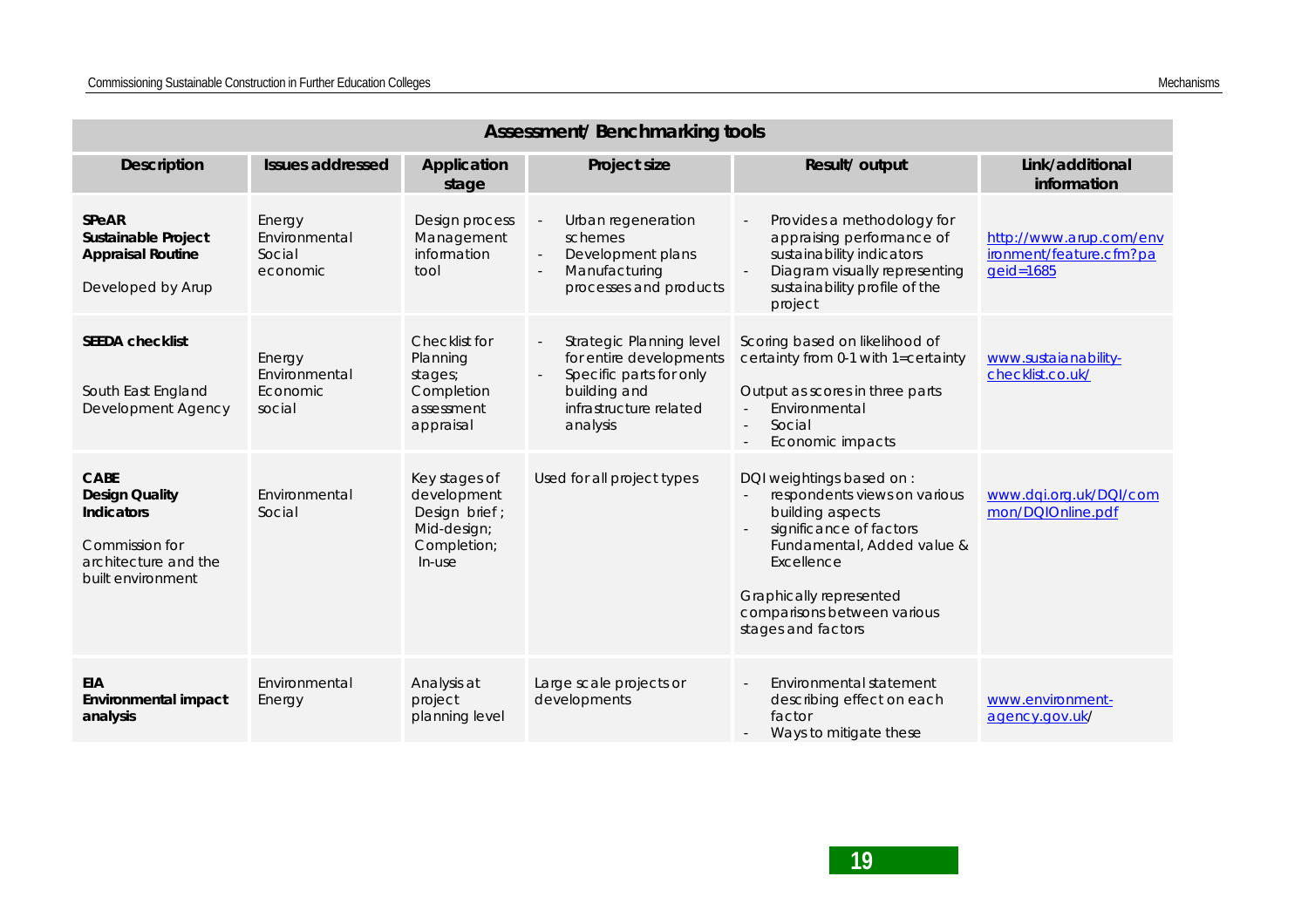Some of the rating tools might be seen as a specialist piece of box ticking which have little influence on the general design process, and being environmentally-focused do not reflect social and ethical criteria. Therefore it is useful to categorise such benchmarking and assessment tools depending upon the strands of sustainability they address, be it environment, social and/or economic, as shown in Figure 2. This would in turn help in making an informed decision.



*Figure 2. Assessment tools addressing various sustainability aspects*

### **3.5 Evaluation before hand-over**

- On completion of a project, air pressure tests to check if construction is airtight, as well as checking of boilers and other services is recommended.
- Assessments by approved benchmarking tools should be made to evaluate the building against the earlier defined set of criteria.
- This also allows the building to gain recognition for the high sustainability standards achieved in the building.

#### **3.6 Post-occupancy evaluation**

Monitoring of performance in the initial years of use is beneficial to correctly adjust the building systems to the occupancy requirements. As BRE also recommends that organisations do an internal post-occupancy assessment to ensure that important design features are still in place and working (Gupta, 2006).

A typical post-occupancy evaluation includes:

- Energy audit and survey
- Environmental audit
- Assessment of the occupancy satisfaction

A key message that has emerged from POE Studies of over 20 sustainable buildings is to *keep it simple, do it well, and manage it properly* – this is the most effective reason for success.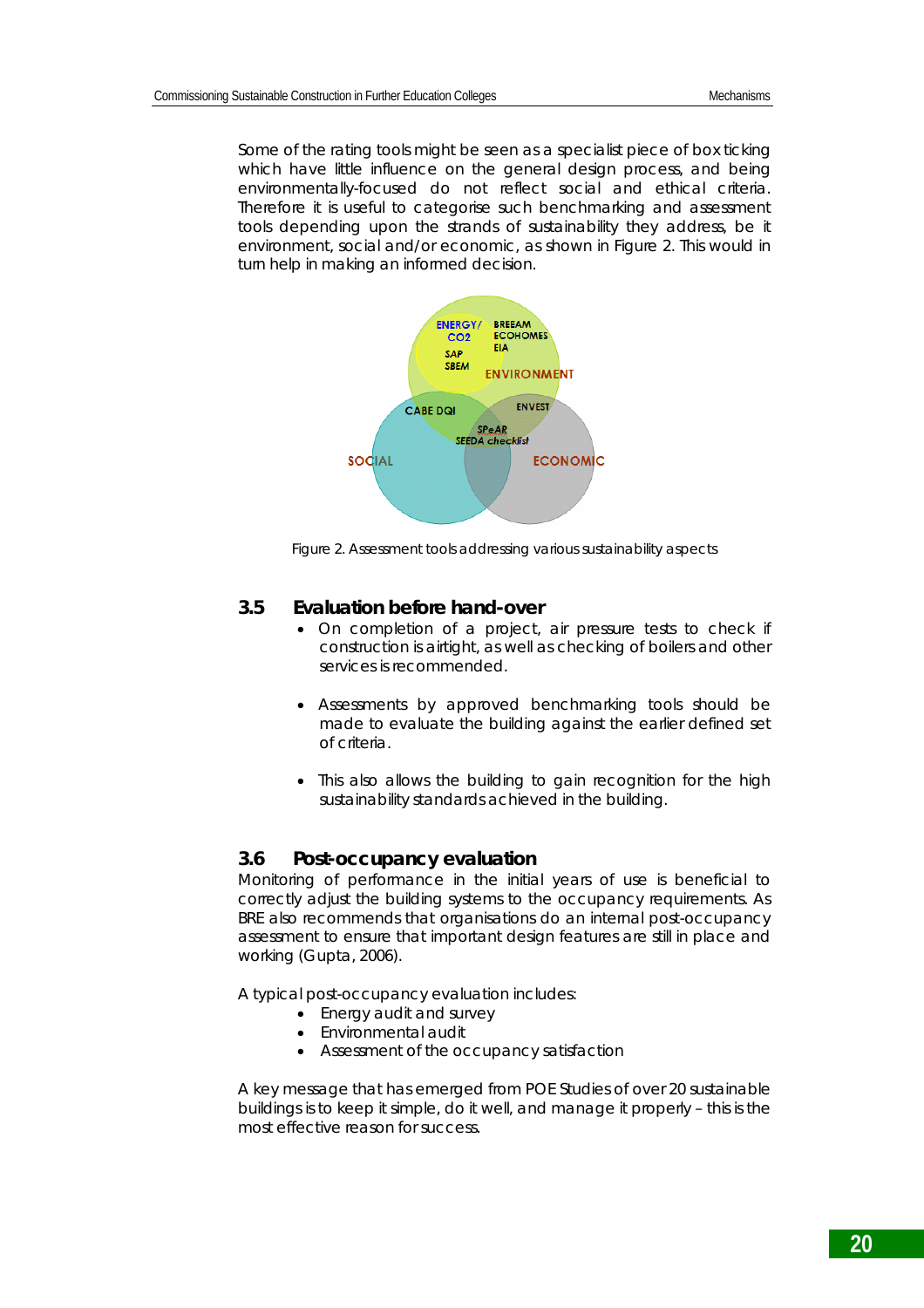# **4. ACTION PLAN: Key sustainable construction measures and costs**

This chapter lists a range of measures (and their capital costs), which could be incorporated in a sustainable construction, relating to:

- Reducing energy use and associated  $CO<sub>2</sub>$  emissions
	- o Energy efficiency measures related to design, fabric, service systems and controls
	- o Low carbon and zero carbon technologies
- Encouraging water efficiency by reducing, recycling and reusing water.
- Minimising construction waste
- Deploying materials with low environmental impacts
- Enhancing biodiversity

For the construction client to measure the success of these measures, specific standards relating to energy consumption, CO2 emissions, water use and waste generation, are also suggested.

# **4.1 Reducing energy use and CO2 emissions**

The key first step for any sustainable construction is to employ strategies to reduce the operational energy use and associated  $CO<sub>2</sub>$  emissions. This involves deploying energy efficiency measures to reduce the demand for energy; and supplying this reduced demand for energy by low carbon technologies and renewable energy systems (zero carbon technologies).

Whilst renewable energy comes from the elements - sun, wind and water; low-carbon technologies deliver energy (e.g. heat) to a building with as little CO<sub>2</sub> production as possible.

Typically, energy efficiency measures exploit passive design strategies and the properties of building fabric to heat or cool a building, and to provide natural light and ventilation. Passive strategies are used to reduce overall energy loads before efficient building services and controls are put in. These are summarized below and listed in Table 2 with indicatory costs.

### **Design and building fabric:**

- Exploration of passive design measures such as proper orientation, good daylight and natural ventilation, thermal mass and controlling solar gain.
- Adequate insulation and airtight construction.

### **Building services and controls:**

- Efficient building services and equipment for heating, cooling, lighting.
- Simple and effective controls such as window blinds, occupancy and daylight sensors.

#### **Low carbon and zero carbon technologies:**

• Combined heat and power and ground source heat pumps.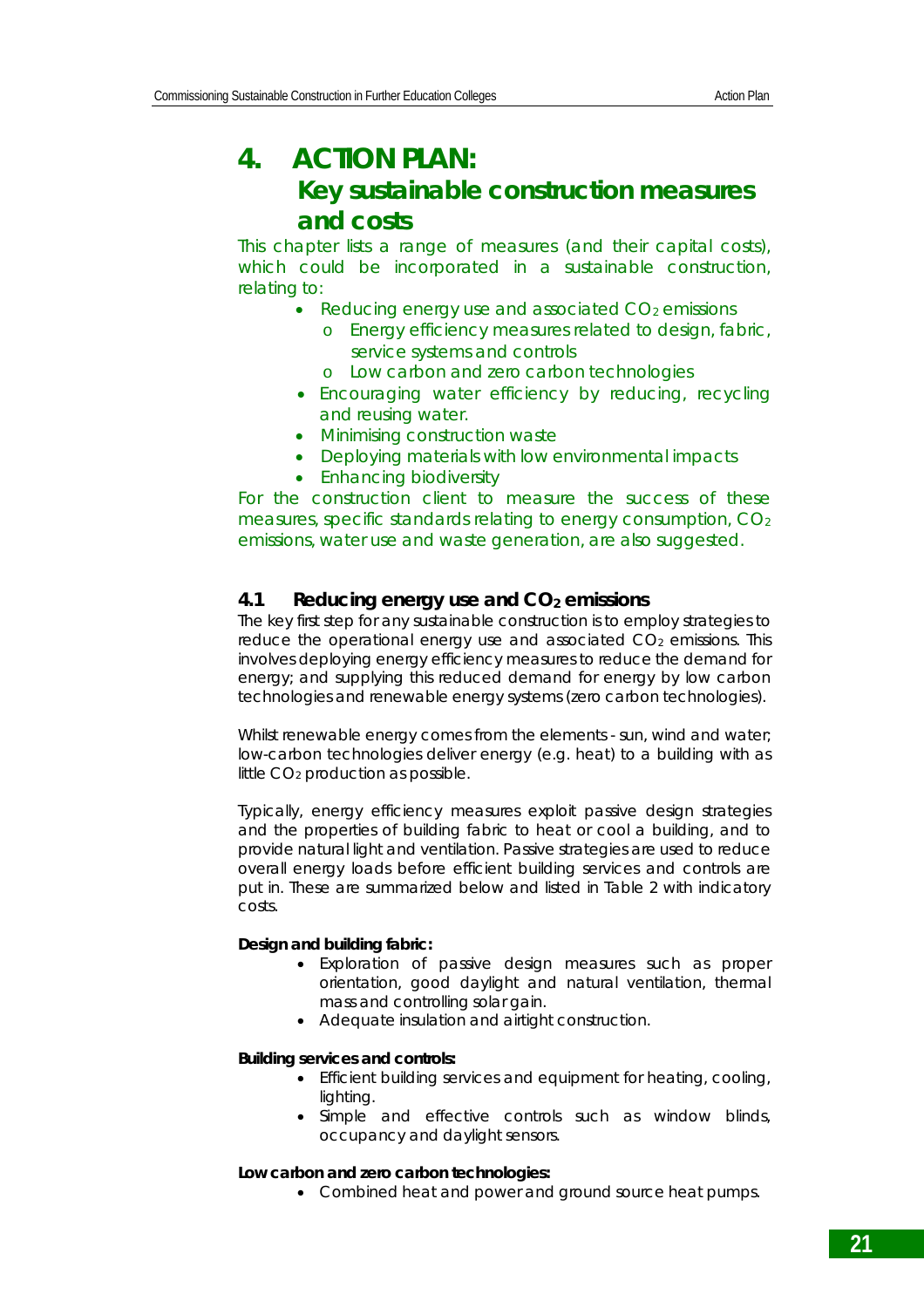• Renewable sources - Solar thermal for hot water, solar photovoltaic and wind energy for electricity.

| Table 2. Typical costs of measures to reduce energy use from institutional buildings. |  |
|---------------------------------------------------------------------------------------|--|
|                                                                                       |  |

| <b>Energy Efficiency</b><br><b>Measure</b> | Cost (£)                                                                                                                                | <b>Additional Information</b>                                                            |  |  |  |  |  |
|--------------------------------------------|-----------------------------------------------------------------------------------------------------------------------------------------|------------------------------------------------------------------------------------------|--|--|--|--|--|
| <b>Built Fabric</b>                        |                                                                                                                                         |                                                                                          |  |  |  |  |  |
| Fabric insulation in<br>roof and walls     | £2940 (additional cost)<br>Improvement over building regulations                                                                        | 2 storey naturally ventilated<br>office. (BRE)                                           |  |  |  |  |  |
| Air-tight construction                     | £10000 for a fan pressurization test                                                                                                    | Typical factory unit (DTI and<br>Faber Maunsell, 2006)                                   |  |  |  |  |  |
| <b>Building services</b>                   |                                                                                                                                         |                                                                                          |  |  |  |  |  |
| Energy efficient<br>lighting               | £4-12 for a single CFL<br>(compact fluorescent lamps)                                                                                   | For a 10,000 hours life, a CFL<br>will save around £50.(DTI<br>and Faber Maunsell, 2006) |  |  |  |  |  |
| Lighting controls                          | £10-20/unit of control device                                                                                                           |                                                                                          |  |  |  |  |  |
| Occupancy sensors<br>Daylight sensors      | £7403 cost of daylight sensors in all<br>areas                                                                                          | 2 storey naturally ventilated<br>office.(BRE)                                            |  |  |  |  |  |
| <b>Condensing boilers</b>                  | £1000 (additional cost above standard<br>boilers)                                                                                       | Typical factory unit (DTI and<br>Faber Maunsell, 2006)                                   |  |  |  |  |  |
| Heating/cooling<br>zoned controls          | thermostatic radiator<br>£1000 cost for<br>valves and similar controls                                                                  | Typical factory unit (DTI and<br>Faber Maunsell, 2006)                                   |  |  |  |  |  |
| Energy sub-metering                        | £1906 (cost of sub-meters for major<br>plant and both floors)                                                                           | 2 storey naturally ventilated<br>office(BRE)                                             |  |  |  |  |  |
|                                            | £2000                                                                                                                                   | Typical factory unit (DTI and<br>Faber Maunsell, 2006)                                   |  |  |  |  |  |
| Low carbon technologies                    |                                                                                                                                         |                                                                                          |  |  |  |  |  |
| <b>CHP</b>                                 | Extra cost of £50,000 for a CHP unit<br>(over and above standard heating).<br>Costs are site-specific and dependent<br>on loads served. | <b>DTI-funded Sustainable</b><br>construction project                                    |  |  |  |  |  |
| Ground source heat<br>pumps                | Additional cost of installing pipes is<br>around £2000-£3000 depending on<br>ground conditions and length or depth<br>of pipes.         |                                                                                          |  |  |  |  |  |
| Zero carbon technologies                   |                                                                                                                                         |                                                                                          |  |  |  |  |  |
| Solar thermal system                       | £700/m <sup>2</sup> (flat plate solar collectors)                                                                                       | <b>DTI-funded Sustainable</b><br>construction project                                    |  |  |  |  |  |
| Solar photovoltaic<br>system               | £4000-8000/kWp roof mounted<br>£10-£15,000/kWp for façade<br><b>or</b><br>atrium systems                                                |                                                                                          |  |  |  |  |  |
| Wind turbine                               | £5,000-£25,000 (1.5kW to 10kW)                                                                                                          |                                                                                          |  |  |  |  |  |

Note: All costs are indicative for new builds and have been derived from two sources.

• DTI funded sustainable construction project- Industrial & commercial measures – costs for a typical factory unit (5000m2 production &1000m2 office)

• BRE (2005) Putting a price to sustainability – costs for Building regulations compliant 'base case' 2 storey naturally ventilated office.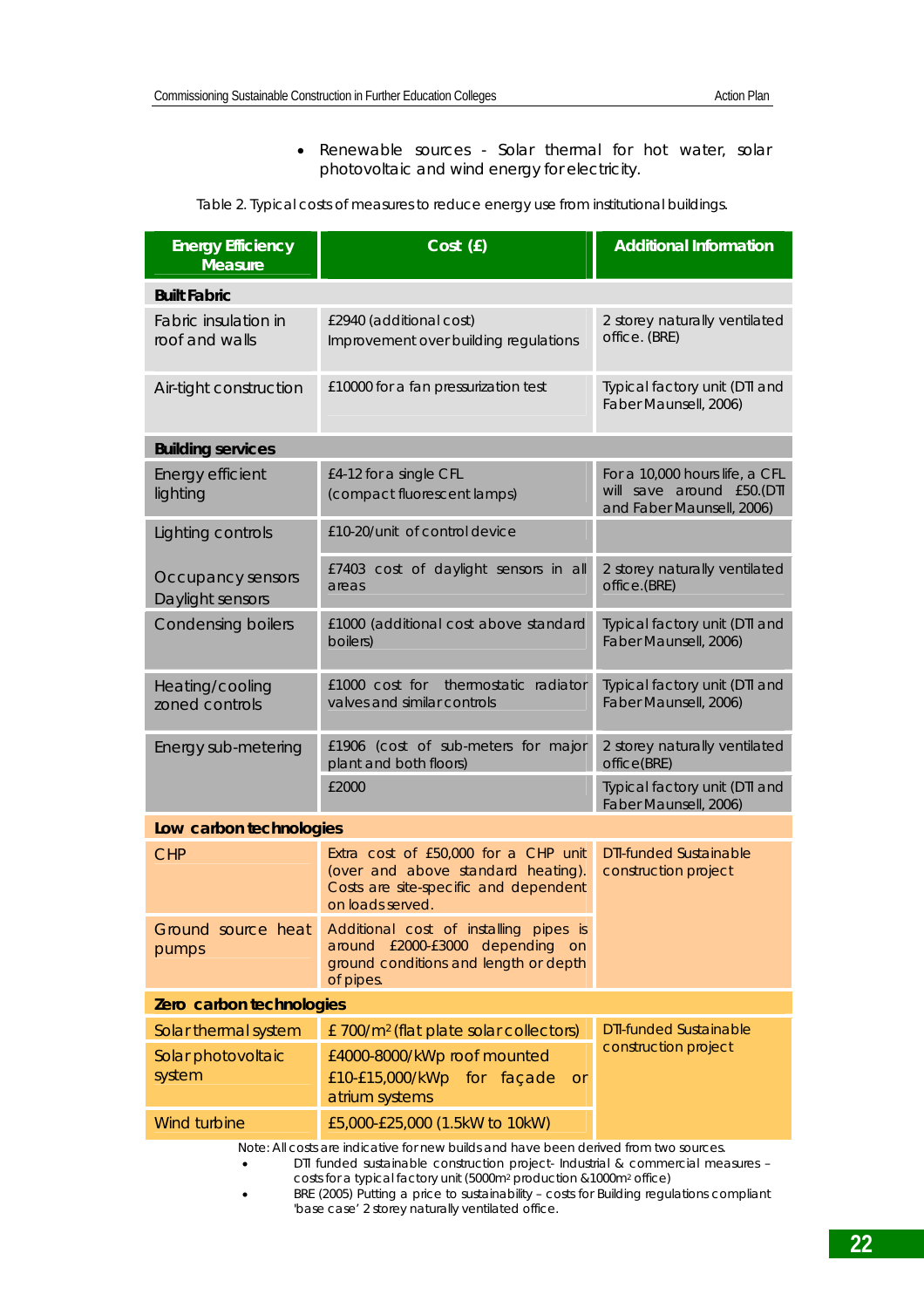While commissioning sustainable construction, it is important for the client to set firm standards and targets (as mentioned in section 3.3) for energy use and CO<sub>2</sub> emissions, against which the success of the various measures could be evaluated.

Such standards are usually based on typical and good practice benchmarks for gas and electricity consumption, and associated  $CO<sub>2</sub>$ emissions in colleges, as listed in the table below. Specific benchmarks for different building types within the FE sector are also included. These could be used to set targets depending upon the type of building being commissioned.

| Space type/category             | Good practice benchmarks                       |                                                |                                                            | <b>Typical practice benchmarks</b>             |                                                |                                                            |
|---------------------------------|------------------------------------------------|------------------------------------------------|------------------------------------------------------------|------------------------------------------------|------------------------------------------------|------------------------------------------------------------|
|                                 | <b>Electricity</b><br>(kWh/m <sup>2</sup> /yr) | <b>Fossil fuel</b><br>(kWh/m <sup>2</sup> /yr) | CO <sub>2</sub><br>(kqCO <sub>2</sub> /m <sup>2</sup> /yr) | <b>Electricity</b><br>(kWh/m <sup>2</sup> /yr) | <b>Fossil fuel</b><br>(kWh/m <sup>2</sup> /yr) | CO <sub>2</sub><br>(kqCO <sub>2</sub> /m <sup>2</sup> /yr) |
| Lecture room arts               | 67                                             | 100                                            | 50                                                         | 76                                             | 120                                            | 58                                                         |
| Lecture room science            | 113                                            | 110                                            | 73                                                         | 129                                            | 132                                            | 84                                                         |
| Science laboratory              | 155                                            | 110                                            | 92                                                         | 175                                            | 132                                            | 106                                                        |
| Library air-conditioned         | 292                                            | 173                                            | 167                                                        | 404                                            | 245                                            | 232                                                        |
| Library naturally ventilated    | 46                                             | 115                                            | 43                                                         | 64                                             | 161                                            | 60                                                         |
| Catering bar/restaurant         | 137                                            | 182                                            | 98                                                         | 149                                            | 257                                            | 117                                                        |
| Catering fast food              | 200                                            | 438                                            | 175                                                        | 218                                            | 618                                            | 218                                                        |
| Residential halls of residence  | 85                                             | 240                                            | 85                                                         | 100                                            | 290                                            | 101                                                        |
| Residential self-catering/flats | 45                                             | 200                                            | 59                                                         | 54                                             | 240                                            | 70                                                         |

*Table 3. Good-practice and typical benchmarks for fossil fuel use and associated CO2 emissions for various building types in FE Colleges. (Source: CIBSE, 2004)* 

Also, all new build schemes should comply with the 2006 Part L Building Regulation amendments for energy conservation and CO<sub>2</sub> performance. Refurbishment, extensions and alterations to existing buildings should seek to upgrade the estate to the current Part L of the Building Regulations. For example, installing double glazing to the whole building, and not just to the windows being altered under the scheme.

### **4.2 Encouraging water efficiency**

Water is a scarce resource and a sustainable construction should incorporate features to:

- Reduce water consumption through efficient fixtures,
	- Recycle using grey water systems
	- Reuse water through rain water harvesting and filtering technologies such as reed beds.
	- Landscaping and site layout should avoid run-off by creation of sustainable urban drainage systems.

These strategies are listed in Table 4 along with their associated costs.

The Government does not currently provide mandatory water efficiency targets to be met in colleges. However, a number of voluntary targets are available, and a consultation by the Department for Communities and Local Government (DCLG) has been released in December 2006, seeking views on proposals to set minimum standards for water efficiency in new dwellings, and new business premises in England and Wales (DCLG, 2006b). Some of the available benchmarks for water efficiency are as follows: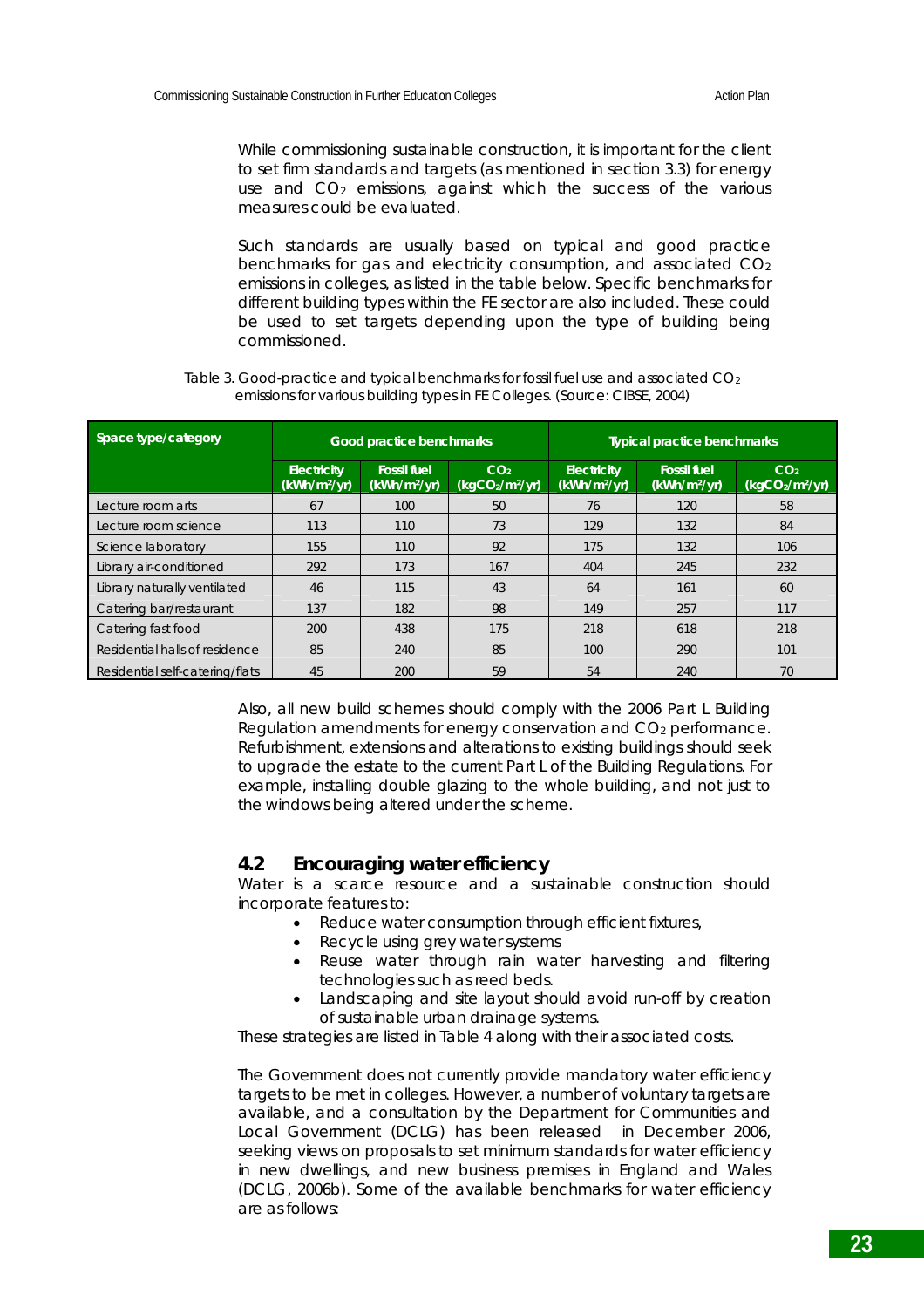- The Watermark projects benchmarks developed in 2003, were based on self reporting questionnaires from offices in the public sector. Benchmarks representing 'average' and 'best practice' were developed of 0.62m3/ m2/year and 0.40m3/m2/year.
- BREEAM office assessment tool uses three ranges to assign credits based on predicted annual water consumption per person per year in non-domestic buildings, based on a standard procedure. The lower the water consumption, the higher is the number of credits achieved.

| <b>Measure</b>                              | <b>Estimated cost</b>     | <b>Additional information</b>                              |
|---------------------------------------------|---------------------------|------------------------------------------------------------|
| saving fixtures<br>Water<br>&<br>fittings   |                           | Additional cost above a<br>standard fitting in a new build |
| 6/4 liters flush WC                         | £80                       | (cost extracted from domestic                              |
| Aerated tap                                 | £50                       | measures, DTI, multi buy options<br>could reduce costs)    |
| Sub - metering                              | £ 2311                    |                                                            |
| Leak detection system                       | $£$ 462 -635 <sup>1</sup> |                                                            |
| Grey water recycling                        | Site-specific basis       |                                                            |
| Rain water collection & use                 | £6263-32,0731             |                                                            |
| Sustainable urban drainage<br>system (SUDS) | Site-specific basis       |                                                            |

*Table 4. Typical costs of measures to increase water efficiency in buildings.* 

1Costs are representative and have been extracted from estimates by BRE for the Building Regulations compliant 'base case' naturally ventilated (lower range) and airconditioned office (higher range) published in 'Putting a price to sustainability'

### **4.3 Minimising construction waste**

Large amount of waste is generated in the construction process apart from the waste generated by building use and occupation. Wastes generated from construction sites can be reduced by:

- Ensuring minimum waste on site through design specifications, by avoiding cutting, and specifying standard component sizes. This will also enable faster construction and reduce costs.
- Managing waste on site, and avoiding wastes going to landfill by sending it for recycling.

Further guidance is available through organizations such as WRAP, and BRE's *SMARTWaste* tool to audit and manage wastes. A waste management strategy for the institution should also be developed to ensure minimization of various kinds of waste generated by use in the FE sector.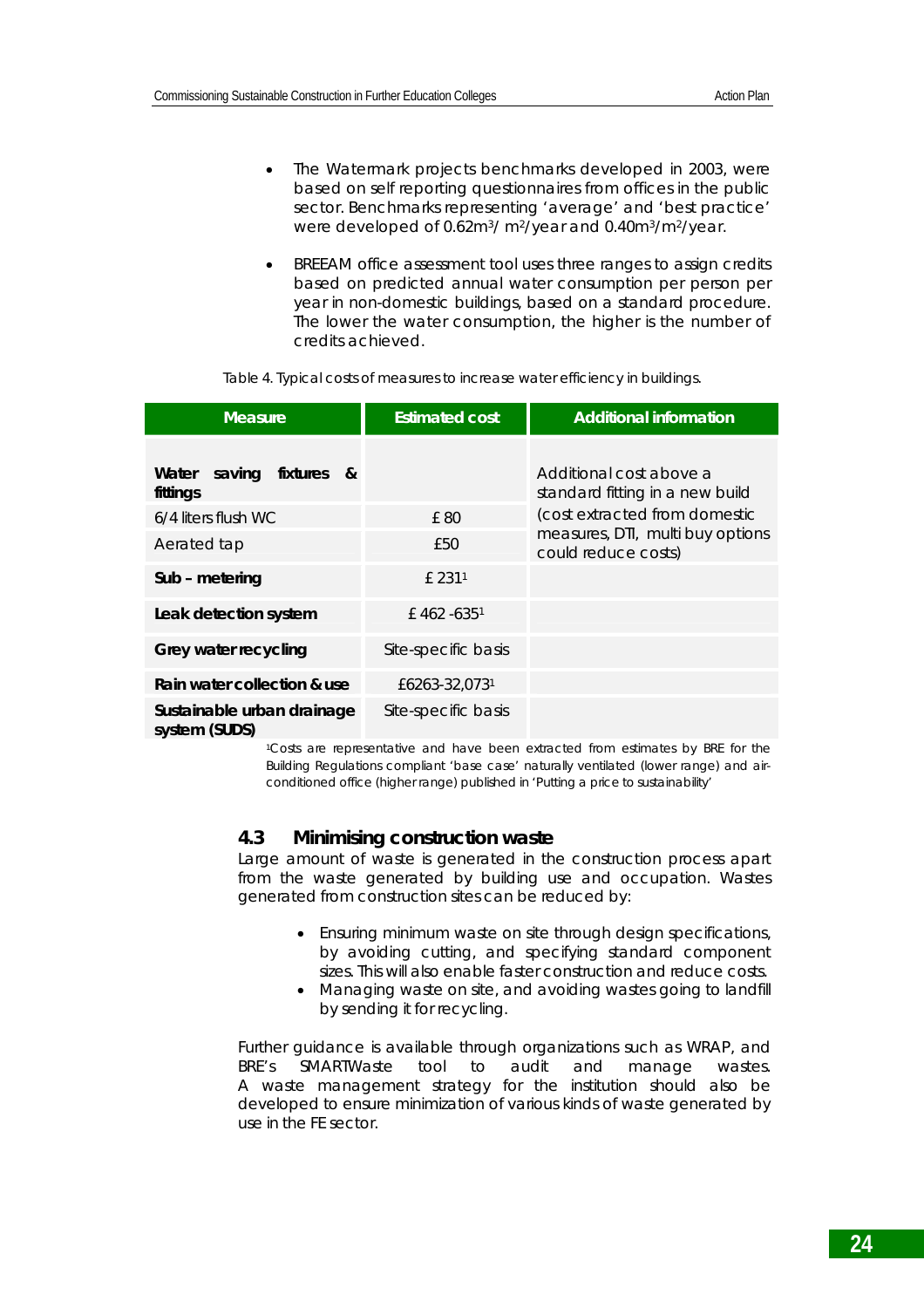### **4.4 Using materials with low environmental impacts**

A lot of energy is expended in building materials from its extraction, production and finally, transport to the construction site. This is called the embodied energy of materials. Material extraction from quarries and mines as well as their processing process can also have adverse environmental impacts. Specifying sustainable and 'green' materials hence, is essential. Some of the key considerations while specifying materials are:

- Locally sourced materials require less energy for transportation to the site and relate to the context of the surroundings.
- Low embodied energy and preferably natural materials.
- Promote use of recycled materials, especially, for high embodied energy materials like steel and aluminium.
- Use of reclaimed materials such as reclaimed bricks for landscaping.
- Design for ease of demolition to enable reuse and recycling later.
- Timber should be sourced from sustainably managed forests, certified by appropriate bodies. The Forest Stewardship Council (FSC) and the Pan European Forest Certification Scheme (PEFC) are the two most well established and reputable certification bodies.
- The Green Guide to Housing Specification and Green Guide to Specification (available from BRE) provide a simple method of comparing the lifecycle impacts of different construction materials and methods of construction (Anderson et al., 2002).

#### **Modern methods of construction**

The term 'Modern Methods of Construction' (MMC) embraces a range of technologies involving various forms of prefabrication and/or off-site assembly.

The key feature of MMC is that much of the process is removed from the site to controlled factory conditions, which reduces the amount of time spent on site and impacts on the locality. This allows a quicker return on investment for the client, and reduced overheads.

MMC is increasingly regarded as a realistic means of improving quality, improving on-site safety and addressing skills shortages in the construction sector.

However there are key features to consider before specifying MMC for sustainable construction, such as:

- Costs and availability of replacement parts, including any bespoke components.
- Costs and availability of labour ease with which local tradesmen could undertake repairs/alterations, or need to employ manufacturer-approved contractors.
- Extent and speed to which building could be dried out after a flood.
- Degree of inter-connectness between building components, e.g. bathroom or kitchen pods.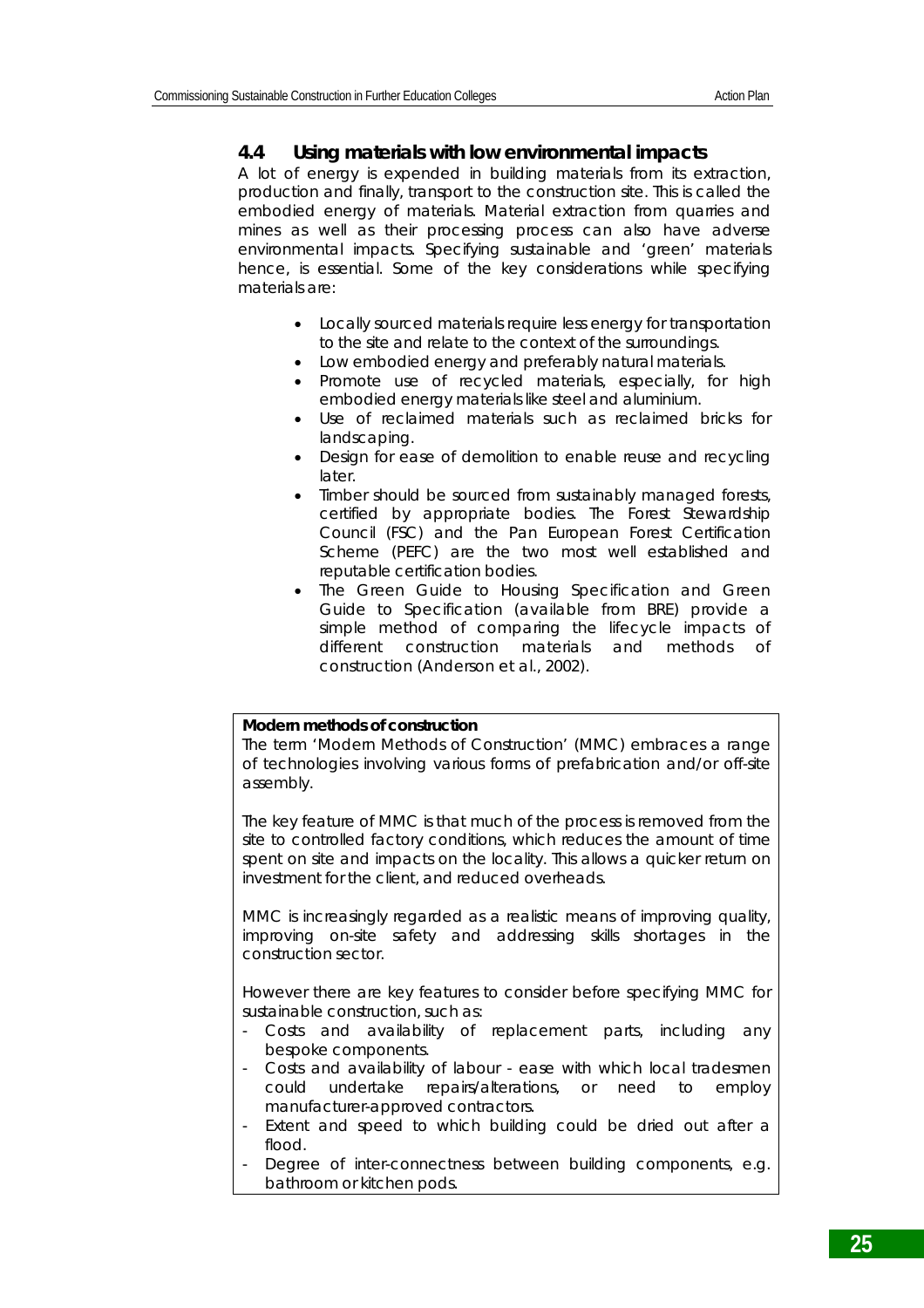# **4.5 Enhancing biodiversity**

The impact of buildings on their surroundings should be considered while commissioning a project such that there is minimal intervention. New development sites should ideally be on areas of land of low ecological value to decrease the destruction of natural habitats and the wildlife they support. An ecological survey by an accredited professional should be carried out on any proposed development site, as soon as possible so that any features of ecological value can be protected during construction.

This can be done by:

- Promoting local habitats by maintaining local plants and wildlife.
- Sensitive landscaping on site and designing for green areas such as green roofs.
- Green roofs can either support larger and more elaborate vegetation (inc. trees) utilising deep soil bases (intensive) or support mainly mosses and sedums using shallow soil bases (extensive). Depending on the type of green roof used additional structural strength may be required to deal with increased loading.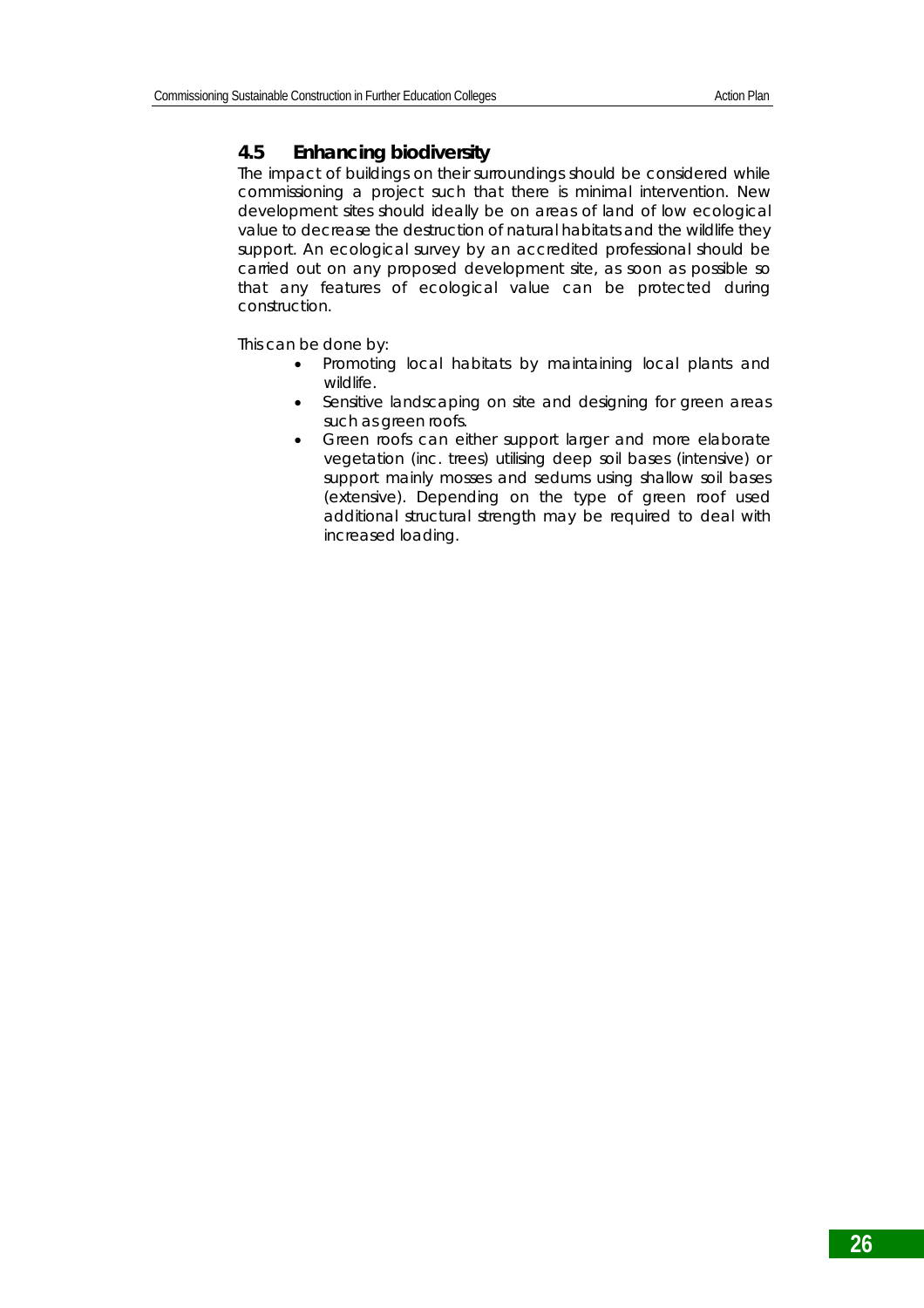# **5. OVERCOMING BARRIERS**

This section raises key barriers which hinder sustainable construction within the FE sector, and discusses methods to overcome them. One of the key barriers is availability of capital costs to commission sustainable construction, which is addressed by the recently-launched sustainable construction strategy by LSC, which for the first time explicitly states that FE Colleges must include green proposals in their designs if they are to win funding.

### **5.1 Commitment and awareness**

Lack of commitment to sustainability at senior management level is the biggest barrier in enforcing environmental policies within the sector.

- Awareness about the benefits of sustainable construction can be generated through seminars, workshops for energy and estate managers.
- The users of college buildings also need to be made aware about sustainability with in the institution to achieve results.

# **5.2 Energy policy**

Environmental policies without measurable goals have little or no impact on building performance when projects are commissioned.

- An environmental policy should broadly address all issues of sustainability and include quantitative benchmarks.
- It should facilitate evaluation of the project at key stages against a defined set of goals.
- Sustainability checklists available by the BRE and SEEDA, and design quality indicators are useful tools to define sustainability objectives and key areas for policies.

# **5.3 Capital costs**

Strict adherence to capital budgets for refurbishments or new building projects, even at the cost of integrating energy measures.

- Whole life costing of sustainability measures should be done apart from a simple payback to decide cost versus long term benefit of each measure.
- Integrated design approach towards sustainability should be followed instead of cost-based competitive tendering.
- Grants are provided by the government for encouraging certain technologies. DT1 micro generation grants up to £1 Million are available to public sector organizations. The technologies supported are solar PV and thermal, wind turbines, ground source heat pumps and biomass (automated wood pellet stoves and wood-fuelled boilers), with support ranging from 30-50% depending on the technology. Since the situation regarding grants is always changing, it cannot be specified here.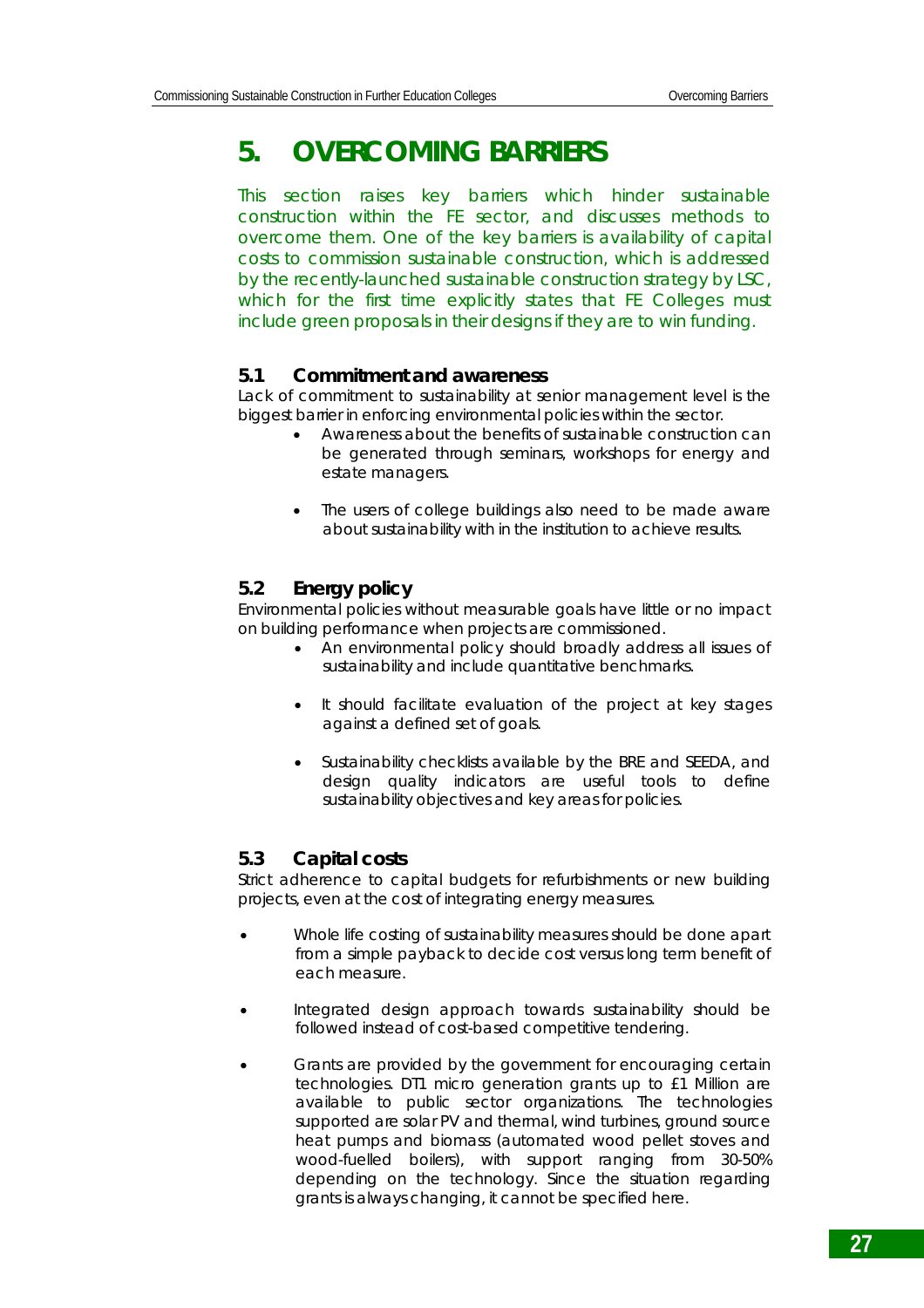• Energy efficiency measures such as mandatory reporting of energy performance or design criteria, and capital funding of such measures by FE funding bodies, can ensure that sustainability measures are incorporated in FE colleges.

# **5.4 Capital funding from LSC: sustainable construction strategy**

In February 2007, the Learning and Skills Council (LSC) revealed their strategy for building greener colleges of the future, which builds on the LSC's strategy *From here to Sustainability* launched in 2005. The 2007 strategy states that in future, for FE Colleges to qualify for LSC capital funds, all proposals will need to address sustainable construction by:

- Meeting and preferably exceeding, the requirements of Part L of Building Regulations.
- Ensuring that the completed development meets the criteria to achieve a minimum of very good Building Research Establishment Environmental Assessment Method (BREEAM) Ratings.
- Looking for innovative solutions to sustainability which will attract additional capital eligibility of up to 10% of net construction costs.
- Embedding the principles of sustainability in the design of buildings and building systems.

As part of this strategy, the key actions to promote future sustainable buildings are:

- *Environmental management system (EMS):* undertake an audit of the existing consumption and management of energy, water and waste with a view to implementing an effective EMS or adopting a sound sustainability policy
- *Building and design:* promote and deliver good sustainable practice in all design, new build and refurbishment activities.
- *Procurement:* ensure that all procurement practices reflect social, environmental, as well as economic costs.
- *Biodiversity:* where it is reasonable implement a locally appropriate biodiversity programme that best manages the site for conservation.
- *Travel:* implement a travel plan that tackles the issue of providing access for all, yet reduce the environmental impact of travel.

To achieve this, the Government will make a commitment to rebuilding the FE Estate, investing £750 million annually on capital projects by 2011. Indeed, if there was ever an over-riding driver to commission sustainable construction in FE colleges, it is now.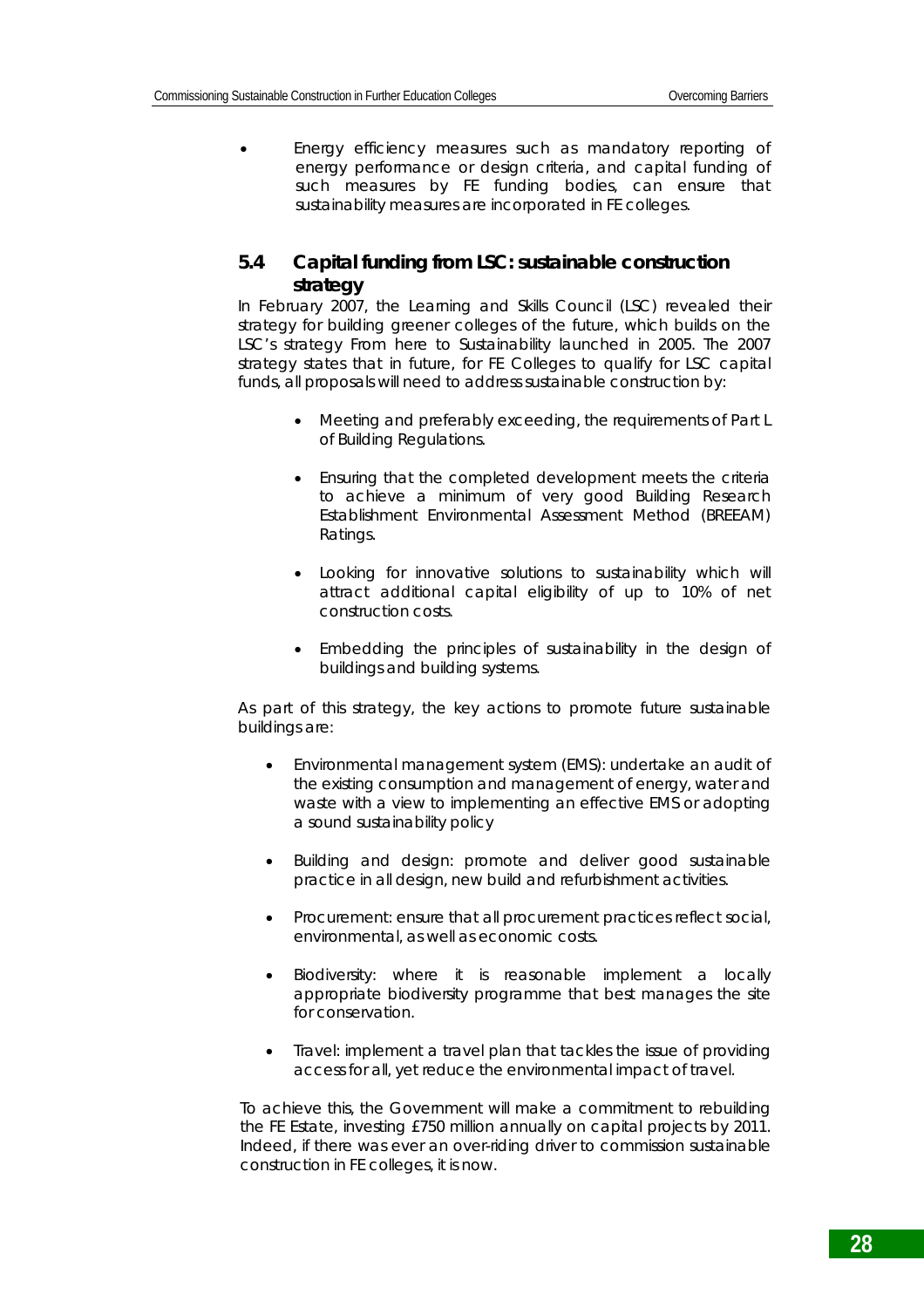# **6. FURTHER INFORMATION**

### **Key organizations**

- 1. **Carbon Trust** advises business and the public sector to cut carbon emissions, and supports the development of low carbon technologies. www.carbontrust.co.uk/default.ct.
- 2. **Energy Saving Trust** provides guidance and funding for energy efficiency and low carbon technologies in buildings. www.est.org.uk/
- 3. **Building Research Establishment** provides a complete range of consultancy, testing and commissioned research services related to all aspects of the built environment. www.bre.co.uk/index.jsp
- 4. **Environment agency** is the leading public body for protecting and improving the environment in England and Wales. www.environmentagency.gov.uk/?lang= e
- 5. **CABE,** the Commission for Architecture and the Built Environment, is the government's advisor on architecture, urban design and public space. It provides clients hands-on advice on ways to get better value through better design. www.cabe.org.uk
- 6. **LSC,** the Learning and Skills Council, is responsible for planning and funding high quality education and training for everyone in England other than those in universities. www.lsc.gov.uk

#### **Other sources**

- 1. **Higher Education Environmental Performance Improvement** is a project funded by the HEFCE to create awareness and disseminate information related to energy and environment in the higher education sector. http://www.heepi.org.uk/
- 2. **Environment Association for Universities and Colleges, EAUC**, is involved in integrating sustainability and environmental management in to the business management of colleges and universities in the UK. http://www.eauc.org.uk/index.cfm?zID=2
- 3. **Waste and Resources Action Programme, WRAP**, works in partnership, helping businesses and the general public to reduce and recycle waste. http://www.wrap.org.uk/index.html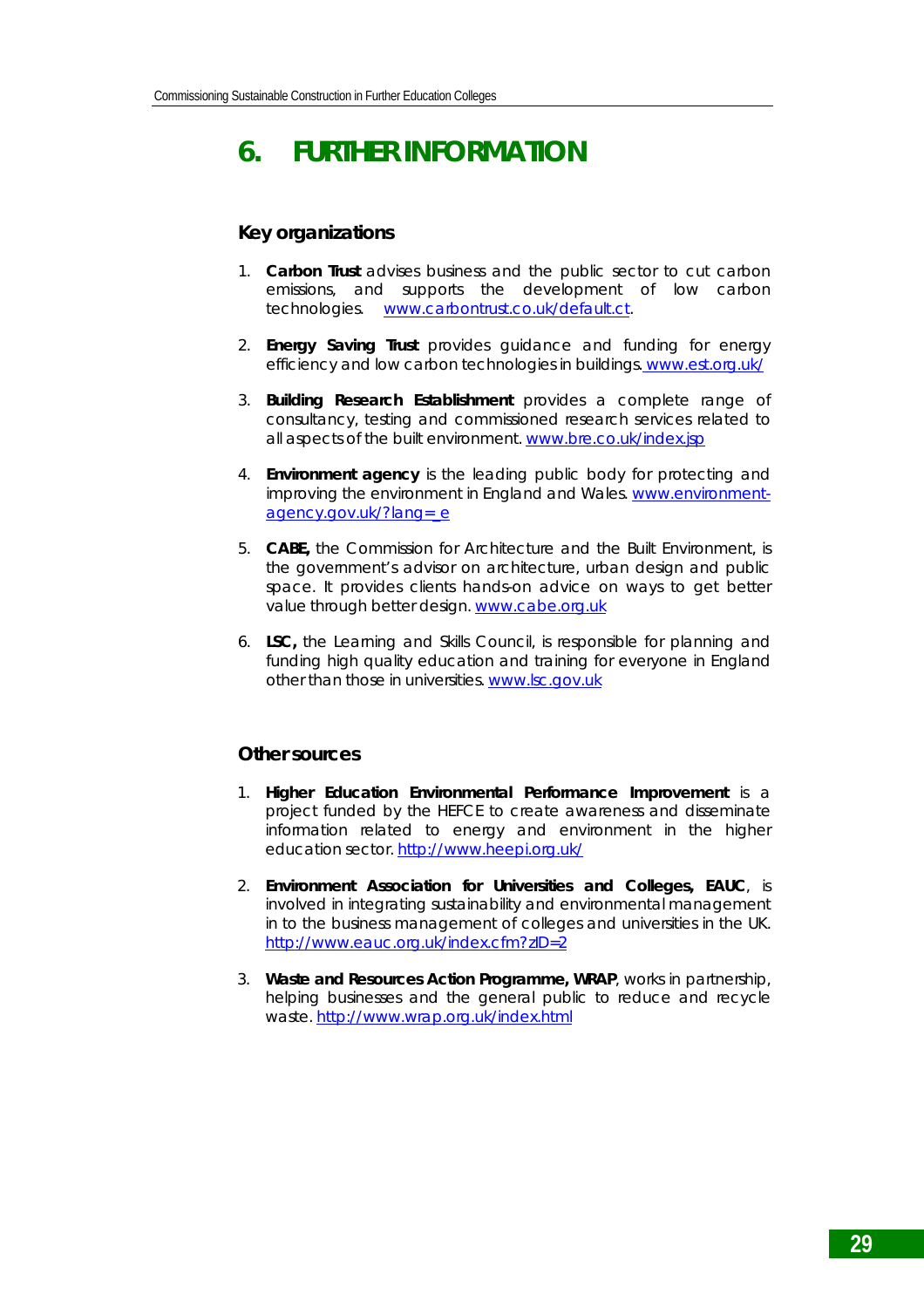# **7. REFERENCES**

Anderson, J., Shiers, D. & Sinclair, M. (2002). The green guide to specification Watford: Building Research Establishment.

BRE & Cyril Sweett (2005). Putting a price on sustainability Watford: Building Research Establishment.

BREEAM (2006). BREEAM publications Retrieved on 15 December 2006 from the World Wide Web: www.breeam.org

Carbon Trust (2005). Building a brighter future: a guide to low carbon design London: The Carbon Trust.

CIBSE (2004). CIBSE Guide F: energy efficiency in buildings London: The Chartered Institution of Building Services Engineers.

DCLG (2006a). Code for sustainable homes: a step-change in sustainable home building practice London: Department for Communities and Local Government.

DCLG (2006b). Water efficiency in new buildings London: Department for Communities and Local Government.

DETR (2000). Building a better quality of life: a strategy for more sustainable construction London: Department of the Environment, Transport and the Regions.

DTI (2006). Our energy challenge: power from the people. Micogeneraton strategy. London: Department for Trade and Industry.

DTI & Faber Maunsell (2006). Sustainable construction: practical guidance for planners and developers. Retrieved on 12 January 2006 from the World Wide Web: www.sustainable-construction.org.uk/ Edwards, B. & Turrent, D. (2000). Sustainable housing: principles and practice. London: E & FN Spon.

Gupta, R. (2006). Learning by doing: a post-occupancy building evaluation module for postgraduate architecture students In: Proceedings of Solar 2006 Congress. Denver, USA, 2006.

HEEPI (2005). Managing energy and water in higher and further education Higher Education Environmental Performance Improvement project.

LGA (2006). Planning policies for sustainable building: guidance for local development frameworks London: Local Government Association.

Roaf, S., Horsley, A. & Gupta, R. (2004). Closing the loop: benchmarks for sustainable buildings. London: RIBA Enterprises.

Sustainable Construction Task Group (2002). Reputation, risk and award: the business case for sustainability in the UK property sector Watford.